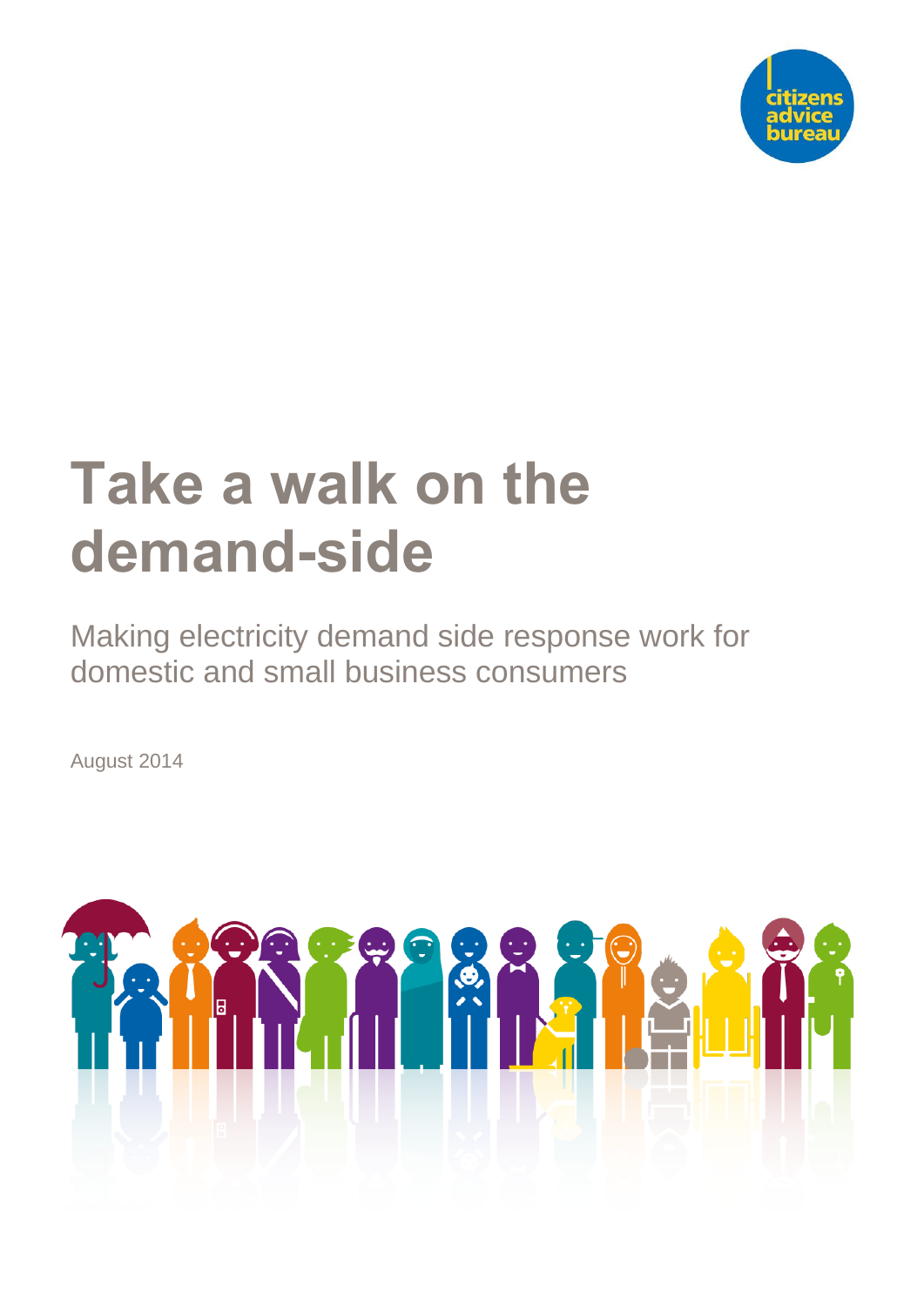# **Contents**

| <b>Summary</b>                                | $\boldsymbol{2}$ |
|-----------------------------------------------|------------------|
| <b>Vision and priorities</b>                  | 3                |
| <b>Recommendations</b>                        | 4                |
| Introduction: will DSR mean affordable bills? | 5                |
| What is DSR?                                  | 5                |
| What is DSR for?                              | 6                |
| What does it mean for consumers?              | 6                |
| DSR for small businesses                      | 9                |
| 1. An accessible market for DSR               | 10               |
| Information and engagement                    | 11               |
| Clarity of DSR offers                         | 13               |
| <b>Comparing offers</b>                       | 15               |
| 2. Safe DSR protections                       | 19               |
| Automation and load limiting                  | 20               |
| Energy services                               | 22               |
| Limits on liability                           | 24               |
| Switching and interoperability                | 25               |
| 3. Fair distribution of benefits              | 27               |
| Distributional impact of DSR                  | 28               |
| Delivering benefits                           | 29               |
| Left-behind consumers                         | 30               |
| Glossary                                      | 32               |

## **Acknowledgements**

Produced by Conrad Steel.

Citizens Advice would like to thank the stakeholders whose input into earlier drafts has been very useful, although the paper does not necessarily reflect their views: Tabish Khan from British Gas, Chiara Redaelli and Bart Schoonbaert from Ofgem and Judith Ward from Sustainability First.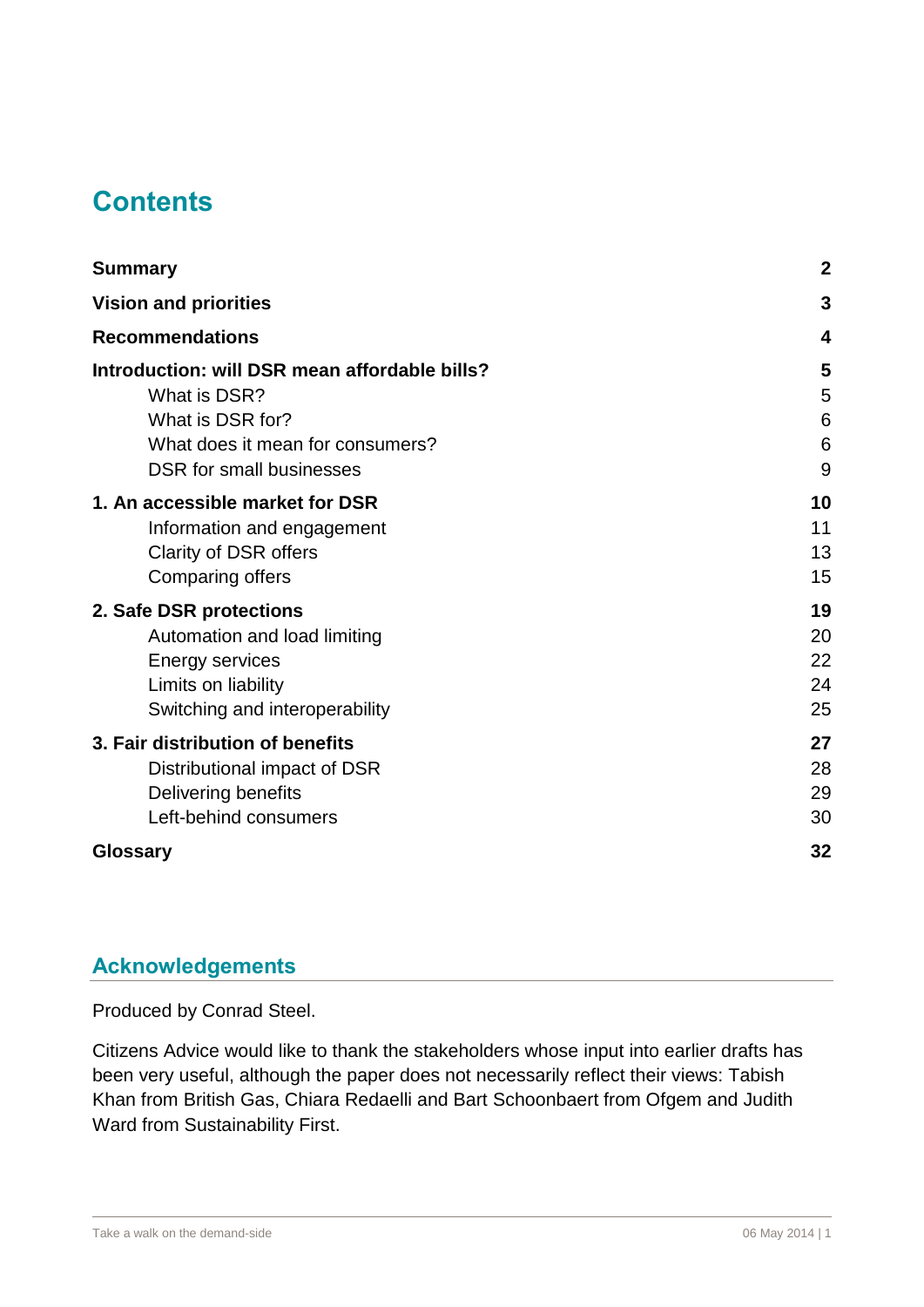# <span id="page-2-0"></span>**Summary**

In at least one respect, the way most of us buy electricity is at present relatively simple: we use it, energy companies undertake to provide it, and a behind-the-scenes mechanism of generation, trading and balancing in the market intervenes to ensure that moment by moment supply matches demand.

However, this could be changing. Already, many larger industrial and commercial energy users, and some households, take part in schemes where the price of electricity changes depending on when it is used. This can help reduce the strain on the system at peak times and shift usage to when there is spare capacity. Over the next few years, the smart meter roll-out and other technical developments will mean these schemes spread and develop, while at the same time growing pressures on the electricity system may make it increasingly valuable to be able to shape demand so that it matches supply. More schemes will emerge and more people will get involved, so that by 2020 (and even more so by 2030) it is likely that a significant portion of domestic and small business electricity consumers will be taking part in what is known as Demand Side Response, or DSR.

DSR innovation has the potential to deliver real benefits to consumers. If it allows efficiency savings to be made in the electricity system, then those savings should in due course lead to downwards pressure on bills. It could also lead to a more secure and lower carbon supply of energy, enabling greater exploitation of renewable energy sources and less reliance on the fossil fuels that generators fall back on at peak times.

But moving from a regime where consumers use the electricity they need when they need it and know what they can expect to pay, to one where they can play an active role helping energy companies balance the system, is not without risks. Citizens Advice wants to see energy policy that is **affordable**, **accessible**, **safe** and **fair**. This report asks four questions:

- Introduction: how can the potential of DSR be realised to make electricity bills more **affordable** for all?
- Chapter 1: DSR will tend to be a complex offer and there may be many different DSRbased products and services. How can DSR be made simple and clear enough to be **accessible** to ordinary consumers?
- Chapter 2: any DSR scheme will throw up new issues and take consumers into uncharted territory, so what consumer protections will need to be updated or introduced to ensure it is **safe**?
- Chapter 3: if and when DSR generates savings, how can it be ensured that these are passed through to consumers and distributed in a **fair** way, with a benefit to all bill payers as well as those participating directly?

As DSR gathers momentum, answering these questions will ensure that it can contribute to an effective, low cost energy supply, rather than becoming an added headache for domestic and small business consumers.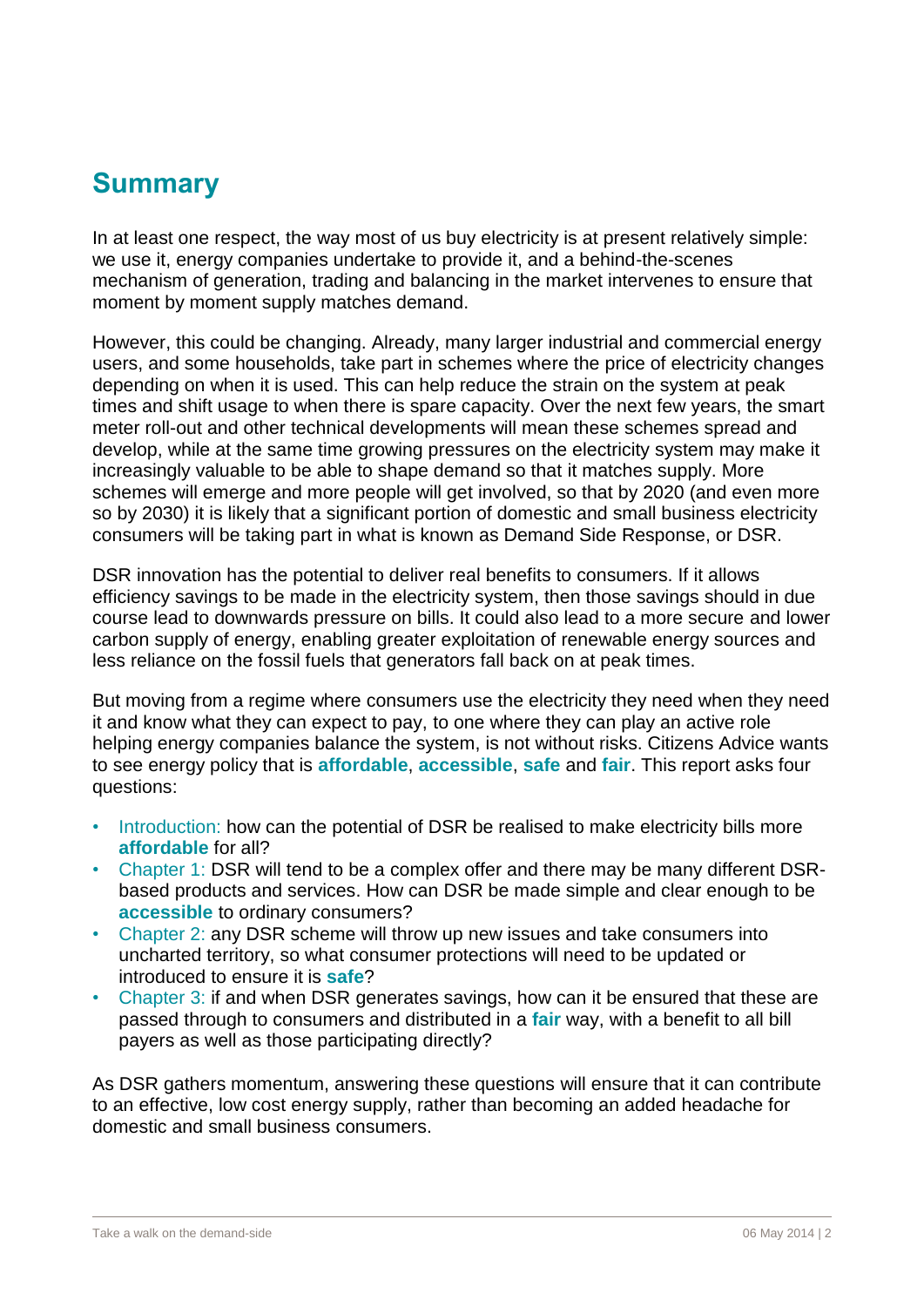# <span id="page-3-0"></span>**Vision and priorities**

*We are in the very early days of DSR in the domestic and small business market. DSR will pass one milestone with the start of the mass smart meter roll-out at the end of 2015, and another if and when changes in the market arrangements mean that the usage of small consumers is charged for on a half-hourly basis. Even so, it remains possible that it will never take off on a significant scale, but the likelihood is that it will have a significant impact on consumers in the near future that at this point cannot be ignored.*

*In the best case scenario, this application of smart grid technology could save consumers hundreds of millions of pounds by 2030. But recent experience in the energy market provides a warning that the development of such a complex concept as DSR should be handled with caution. Getting it right will make DSR a valuable resource, but getting it wrong could expose consumers to chronic confusion, poor service and unfair costs.*

*To ensure that its development from this point on makes DSR work for domestic and small business consumers, this report makes 12 recommendations, listed on the next page. Running through all of these, there are three messages that policy makers, regulators and energy companies should hear now:*

- **1. Information provision and the comparability of DSR offers will be key and more work is needed to provide consumers with the tools they need in order to make a choice.**
- **2. When it comes to the risks presented by DSR, attitudes of 'wait and see' or 'buyer beware' will not be enough. Proactive protections need to be put in place to safeguard consumers from financial or other detriment.**
- **3. The impact on different vulnerable consumer groups needs to be considered, first to ensure that they are not negatively affected by DSR, and second to empower them to share in its benefits.**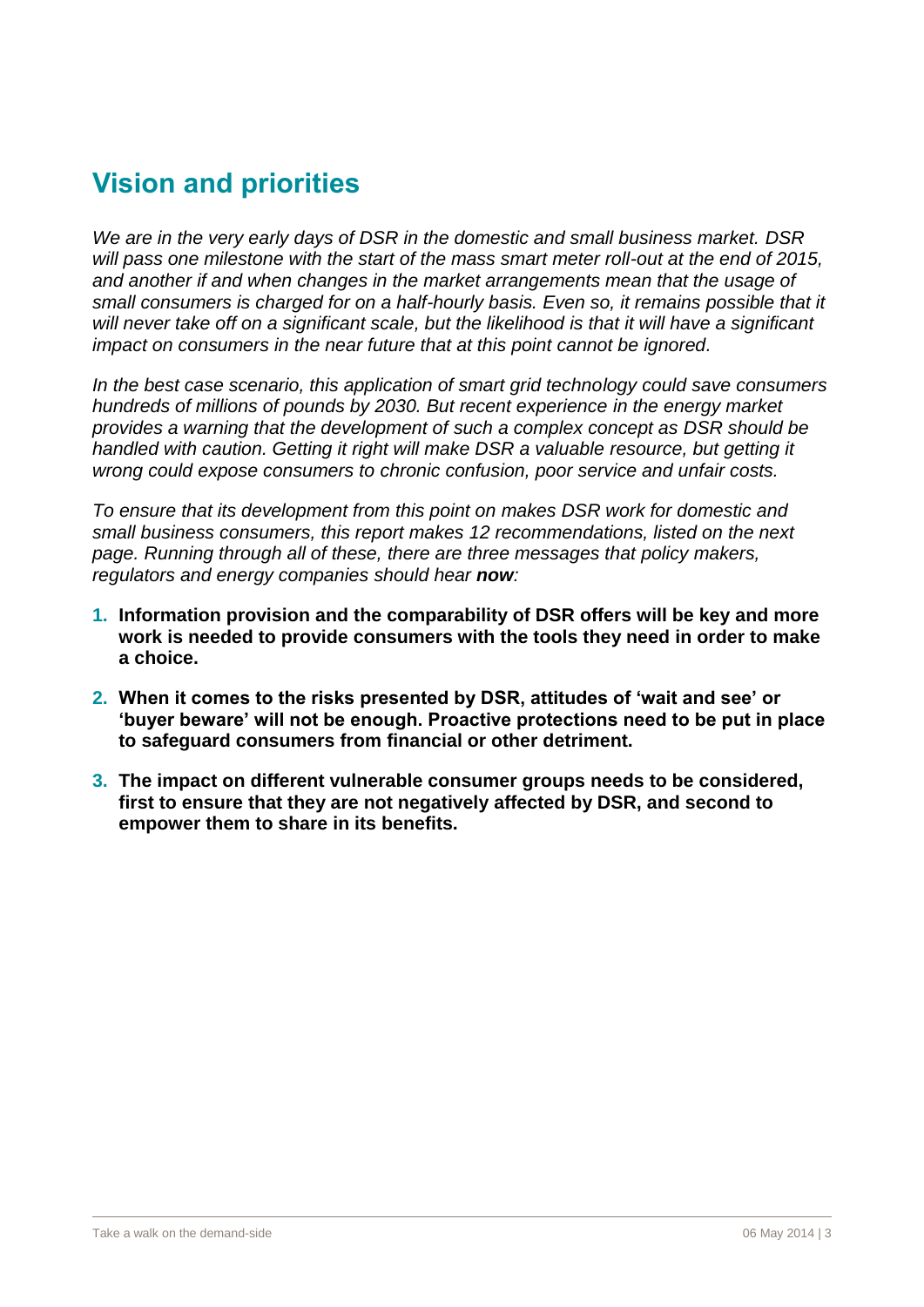# <span id="page-4-0"></span>**Recommendations**

#### **Industry parties with the support of Ofgem should:**

- be active and thorough in sharing consumer-related findings from trials of DSR, and in due course Ofgem should take the lead in ensuring these are collated and disseminated appropriately (recommendation **1**).
- work together to agree on a phased introduction of DSR offers (recommendation **2**).
- commit to consult with Ofgem and Citizens Advice before introducing any new scheme involving direct control of consumers' appliances, as with load limiting (recommendation **5**).
- investigate feasible models for limiting financial liability for DSR participants (recommendation **8**).
- explore forms of DSR with clear and immediate benefits to consumers based on existing thermal storage and energy efficiency initiatives (recommendation **11**).

#### **Ofgem should:**

- in the course of reviewing the RMR, seek innovative solutions to ensure its measures are adapted not relaxed to accommodate DSR. The tariff information label, 'cheapest relevant tariff' system and tariff cap should all be preserved (recommendation **3**).
- work together with other stakeholders to adapt the Tariff Comparison Rate to time-ofuse tariffs and consider what other steps might aid comparison between DSR offers, such as standardising time bands (recommendation **4**).
- implement an accreditation scheme for third party DSR providers and consider a framework for accountability when multiple parties are involved in a consumer's DSR (recommendation **7**).
- ensure consumers are not locked into DSR schemes by bundled appliance offers or interoperability issues (recommendation **9**).
- complete a distributional impact assessment of DSR to examine what measures are needed for vulnerable consumers groups engaging in DSR (recommendation **10**).
- in future monitor the impact of DSR for non-participating consumers and consider a requirement that suppliers maintain at least one non-ToU evergreen tariff (recommendation **12**).

#### **Government should:**

• implement product standards that ensure that any automated appliance is safety tested, has an easy to use, free override and is clearly labelled with running costs and an estimate of possible savings (recommendation **6**).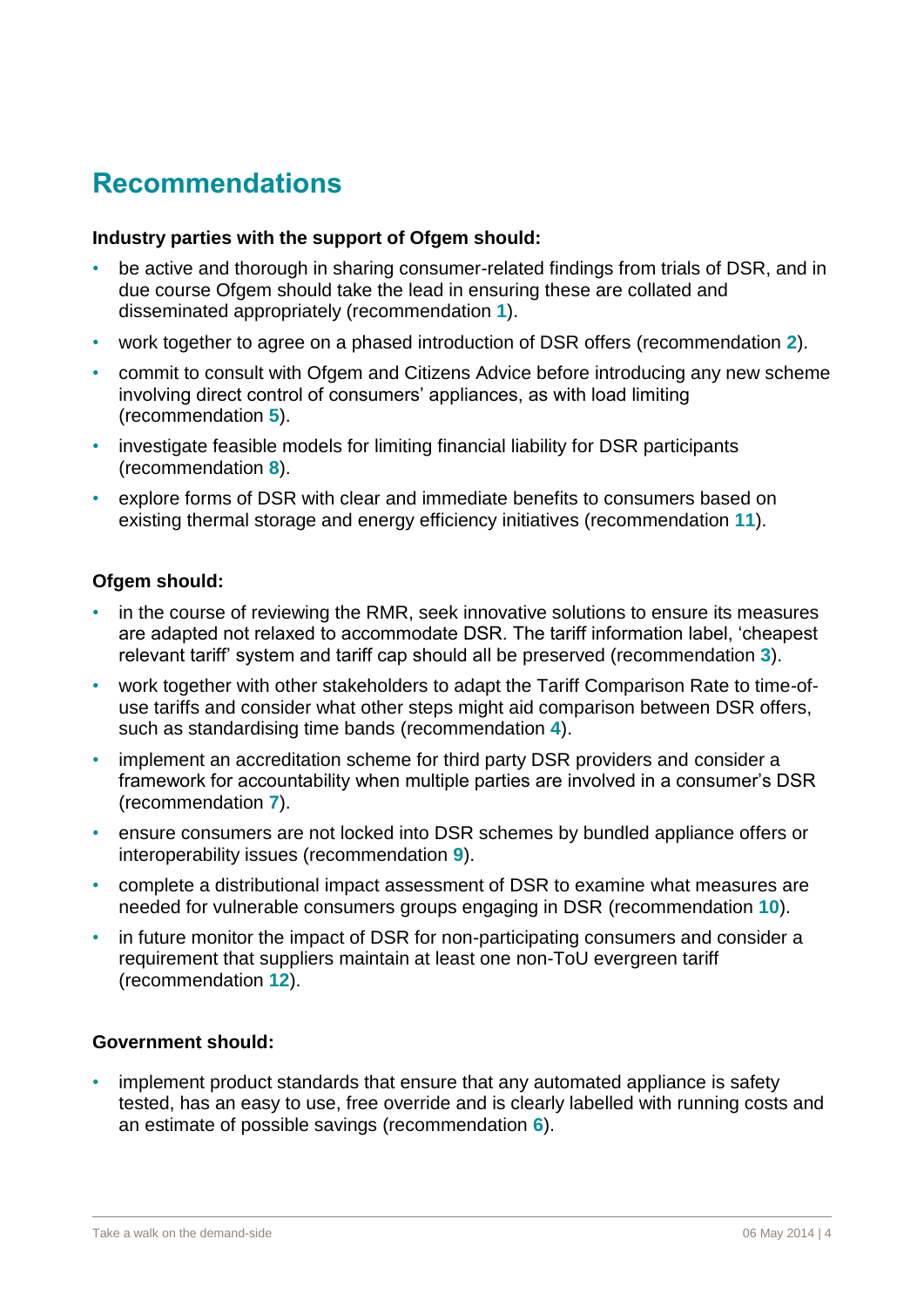# <span id="page-5-0"></span>**Introduction: will DSR mean affordable bills?**

## <span id="page-5-1"></span>**What is DSR?**

The majority of consumers may never need to learn the phrase Demand Side Response (DSR), but there is already a substantial body of research, trials and policy dedicated to how they might take part in it. It is defined by Ofgem as 'customers responding to a signal to change the amount of energy they consume from the grid at a particular time',<sup>1</sup> and its basic purpose is to inject a degree of flexibility into the electricity system.<sup>2</sup> Maintaining a grid that can provide the electricity the country needs at any given time is a growing challenge, so introducing some control over the contour of demand over time takes a little of the pressure off the parties responsible for supply.

DSR already happens. Research carried out by our predecessor body Consumer Focus found that in the region of 13 per cent of domestic electricity consumers in the UK are already on some form of Time of Use (ToU) tariff, the most common being Economy 7, which dates back to the 1970s. $3$  Many larger industrial and commercial consumers, many of whom are very high power users, have put arrangements in place for more complex ToU systems. The principle of shifting usage to when there is more availability is already in place in these schemes, as is a basic price signal mechanism by which it operates. However, there are now two related new developments that are likely to make DSR more widespread, more effective and potentially more complicated:

- Between 2015 and 2020, the Government-backed roll-out of smart meters will take place. These meters will provide consumers and energy companies with a wide range of new functionality, but most important to DSR is that they will record usage in half hour chunks, so for the first time it will be possible to see (with the consumer's consent) roughly at what time of day a unit of electricity was used and in theory charge accordingly*.* The accompanying free in-home displays will also be able to display the prices that a ToU tariff is based on.
- Ambitious carbon reduction targets, growing risks to energy security and the anticipated increase in electric heat and transport and distributed generation in coming years are expected to put greater strain on the supply of electricity, making future efficiency gains from DSR more attractive.

Therefore, though DSR is not a new concept, it is likely to take new forms and reach new consumer groups over the next few years. The usage of industrial and commercial DSR may intensify, but at the same time, DSR on a smaller scale may start to become more widespread. *This is the focus of this paper and, unless otherwise stated, DSR refers to DSR services for domestic or small business consumers.*

Ofgem (2013), [Creating the right environment for demand side response: next steps](https://www.ofgem.gov.uk/ofgem-publications/85129/creatingtherightenvironmentfordemandsideresponsenextsteps.pdf)

 $2$  In theory DSR would also be applicable to gas, but because gas is more easily storable there would be less advantage in it. At the present time DSR looks likely to only concern electricity.

Consumer Focus (2012), From devotees to the disengaged: A summary of research into energy [consumers' experiences of Time of Use tariffs and Consumer Focus's recommendations](http://www.consumerfocus.org.uk/files/2012/09/From-devotees-to-the-disengaged.pdf)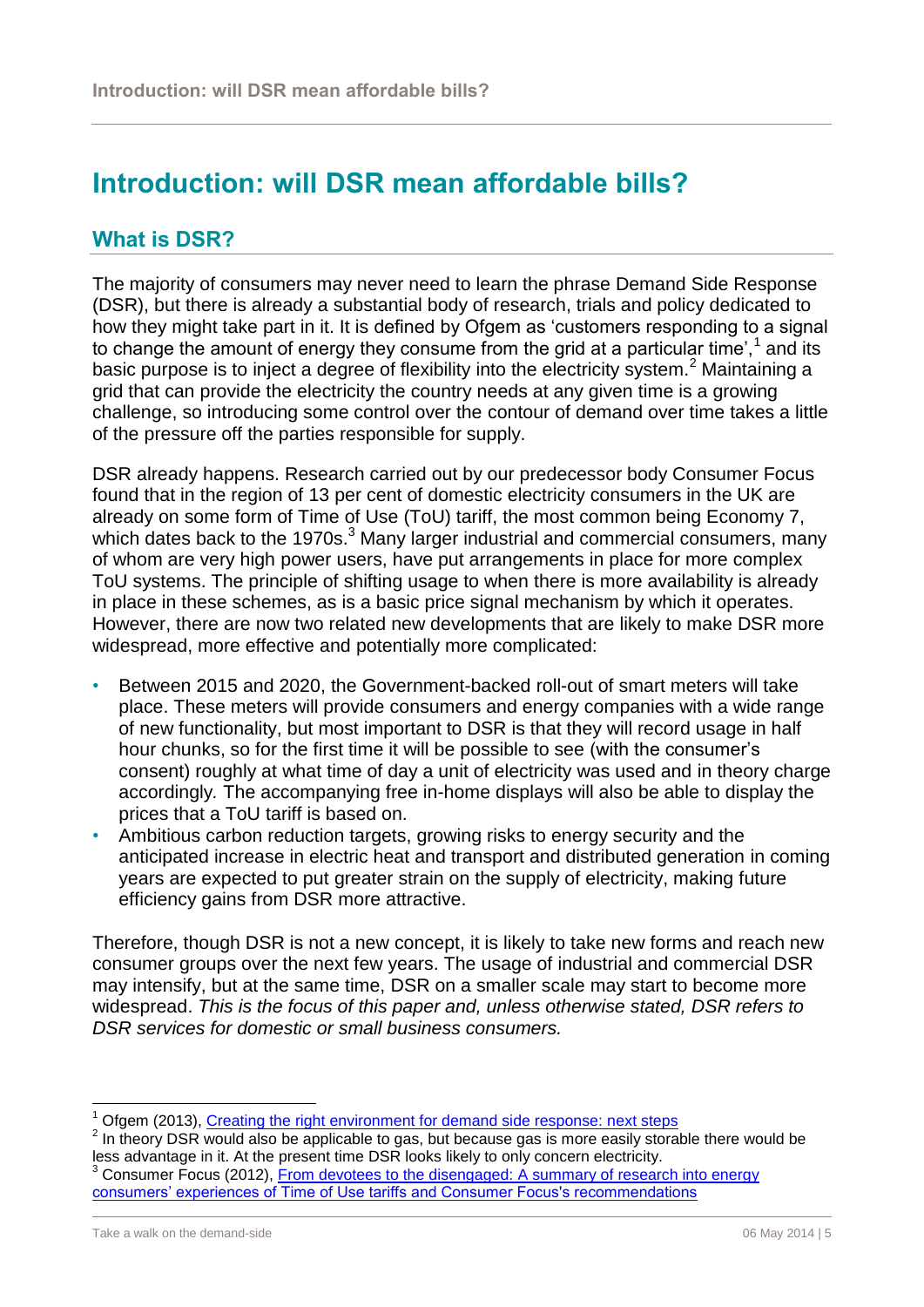## <span id="page-6-0"></span>**What is DSR for?**

DSR could have a range of applications as a cost-saving tool to be employed by suppliers, network operators or the National Grid (in its role of System Operator, ensuring that electricity supply balances demand at any given time). These parties would have various specific uses for DSR services, some of which might align technically and commercially with each other, others which would clash. Several bodies are currently researching how these technical and commercial priorities weigh up against each other and therefore how DSR can best be used and commercially organised.<sup>4</sup> From the consumer perspective, the majority of these uses are likely to appear broadly similar, though with variation in some respects such as when and how often the signal to shift usage comes, and from whom.

The positive outcomes for the electricity system could include:

- Less need to switch on expensive and carbon-intensive back-up power plants at peak times.
- Less need to build new power plants.
- Less need to reinforce or extend existing distribution networks.
- Better outage management when a network fails.
- Easier connection and use of small-scale, intermittent renewable energy sources like wind farms.
- More efficient balancing of the grid on a local and national level.

#### <span id="page-6-1"></span>**What does it mean for consumers?**

If DSR can produce at least some of the above outcomes, it should help to create an electricity system that is more sustainable, more secure and more affordable. However, since DSR is one of a range of options to achieve sustainability and security, its impact on consumers can be expressed as a downwards pressure on bills (at a time when overall they are expected to rise) relative to alternative solutions. In addition, measures and appliances introduced to shift inefficient use of energy should have the additional effect of reducing overall energy use, together with concurrent rising energy efficiency standards for products, so there should be a synergy between demand response and demand reduction.

If any, the overall financial benefit from DSR is hard to predict, and depends a great deal on how DSR is managed at this early stage. According to one model commissioned by DECC, savings from DSR between 2025 and 2030 are likely amount to roughly £10 per household per year if evenly shared.<sup>5</sup> Alternatively, if not shared, and under the most favourable conditions, participants could benefit from in the region of £90 per year. Potential savings from DSR are therefore meaningful but at the household level by no

 4 Including Sustainability First (in particular paper 12, [The household electricity demand-side & participation](http://www.sustainabilityfirst.org.uk/docs/2014/Sustainability%20First%20-%20Paper%2012%20-%20Household%20Electricity%20Demand-Side%20%20Participation%20in%20the%20GB%20Electricity%20Markets%20-%2031%20July%202014%20-%20FINAL.pdf)  [in the GB electricity markets\)](http://www.sustainabilityfirst.org.uk/docs/2014/Sustainability%20First%20-%20Paper%2012%20-%20Household%20Electricity%20Demand-Side%20%20Participation%20in%20the%20GB%20Electricity%20Markets%20-%2031%20July%202014%20-%20FINAL.pdf), the Smart Grid Forum run jointly by DECC and Ofgem, and Elexon (in a ort commissioned from Frontier Economics).

Redpoint/Baringa/Element (2012), Electricity System Analysis – future system benefits from selected DSR [scenarios](https://www.gov.uk/government/uploads/system/uploads/attachment_data/file/48551/5759-electricity-system-analysis--future-system-benefit.pdf)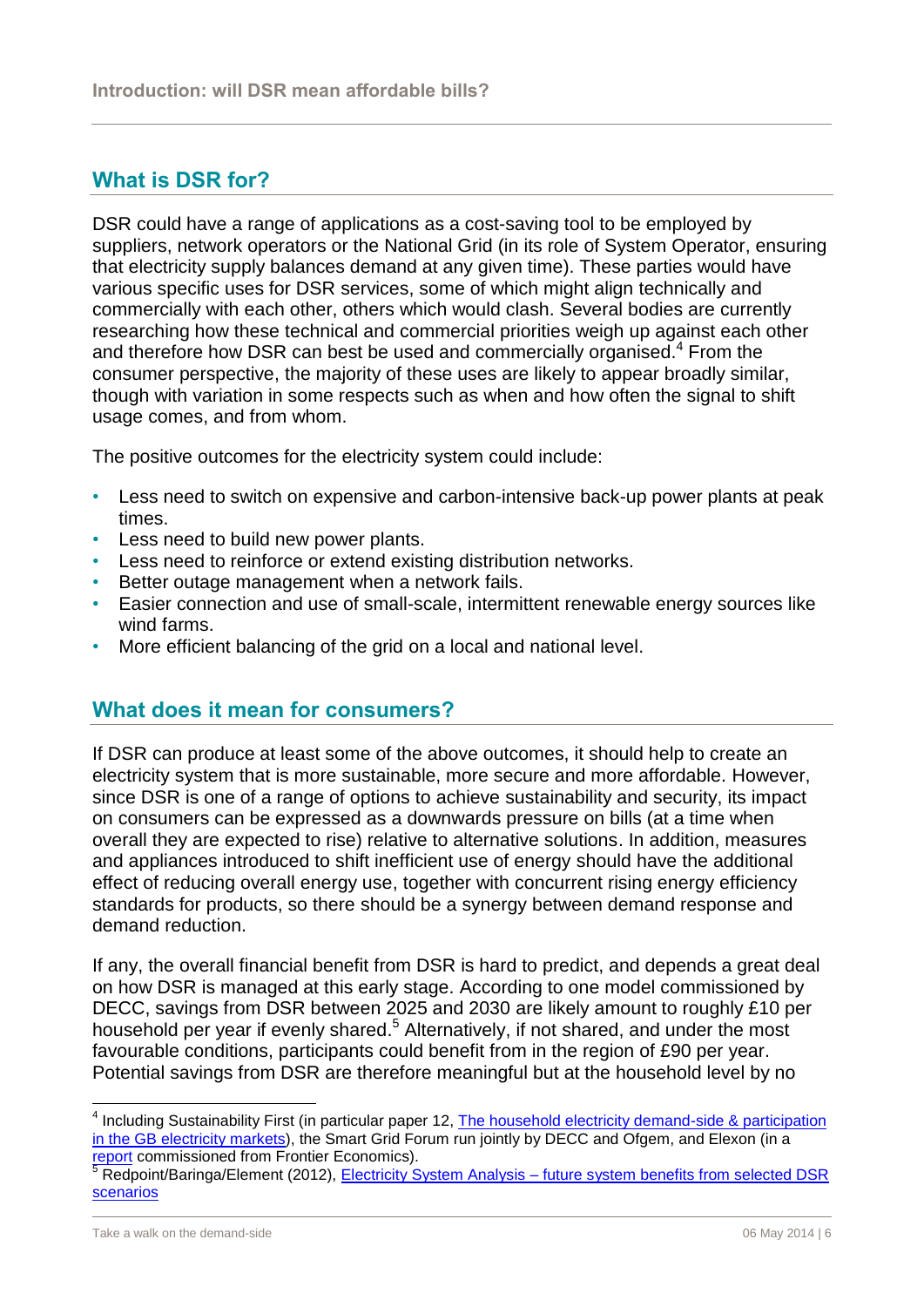means enormous. They are smaller than what can be achieved through fabric, lighting and appliance efficiency measures, though the two are not exclusive and may be mutually reinforcing. There are in addition a number of unanswered questions about the benefits from DSR:

- How much of the savings will be passed through to consumers and how much swallowed up by the supply chain?
- If they are passed through, who will benefit? It is unlikely they will be evenly distributed, since consumers who participate directly in DSR will receive a larger reward than those who do not (which will itself be hard to quantify).
- When will consumers feel the benefit? While the saving is expected to increase over time, it will start very low, and might still be very small even by 2020.

Even if the net effect is a reduction in bills, DSR could mean that some participating consumers (or possibly even non-participating consumers) end up paying more, depending on the way incentives are structured and the clarity of DSR offers. Trials have shown this is a real risk. For example, a recent project to study ToU tariffs conducted by British Gas and Northern Powergrid found that while 60 per cent of participants benefited, the other 40 per cent paid more than they would have done otherwise. $6$  Nor is this creation of winners and losers limited to trials or to the short term. Recent experience has shown that losers from DSR can get stuck that way. Of consumers with Economy 7, 38 per cent were recently found not to have a storage heater or run any of their appliances at night, therefore paying more than they need to, to the advantage of no one but the energy companies.<sup>7</sup> It will be important to guard against this kind of failure in any DSR system.

Substantial savings are likely to only be possible if a significant proportion of consumers adopt new behaviour, which could take a variety of forms. For some consumers shifting their electricity usage will never be an attractive proposition, either because they do not have the flexibility of load required or because the inconvenience and uncertainty are too great. However, given a suitable incentive, others might explore options including:

- Altering their routines to manually shift usage away from peak periods, for example by running the dishwasher or washing machine at night or delaying watching TV until later in the evening. In one survey, 66 per cent of respondents said they would be willing to delay starting the washing machine until after 9pm and 17 per cent would delay watching TV; by contrast, less than 1 per cent would be willing to delay cooking.<sup>8</sup>
- Using time controls to automate the switching of use away from peak times. Whilst not suitable for cooking, computer or TV use, controls are already widely available on white goods and timers can be applied for use with a wide range of other appliances such as smartphones and tablets, cordless vacuum cleaners, or indeed any other

<sup>&</sup>lt;sup>6</sup> Customer-Led Network Revolution (2014), [Progress Report 7](http://www.networkrevolution.co.uk/wp-content/uploads/2014/07/CLNR-Progress-Report-7-New-links-.pdf)

<sup>7</sup> Consumer Focus (2012), [From devotees to the disengaged: A summary of research into energy](http://www.consumerfocus.org.uk/files/2012/09/From-devotees-to-the-disengaged.pdf)  [consumers' experiences of Time of Use tariffs and Consumer Focus's recommendations](http://www.consumerfocus.org.uk/files/2012/09/From-devotees-to-the-disengaged.pdf) 8

ESRC Electricity Policy Research Group (2011), [2010 EPRG Public Opinion Survey: Policy preferences](http://www.eprg.group.cam.ac.uk/wp-content/uploads/2014/01/EPRG-WP-1122_Complete.pdf)  [and energy saving measures](http://www.eprg.group.cam.ac.uk/wp-content/uploads/2014/01/EPRG-WP-1122_Complete.pdf)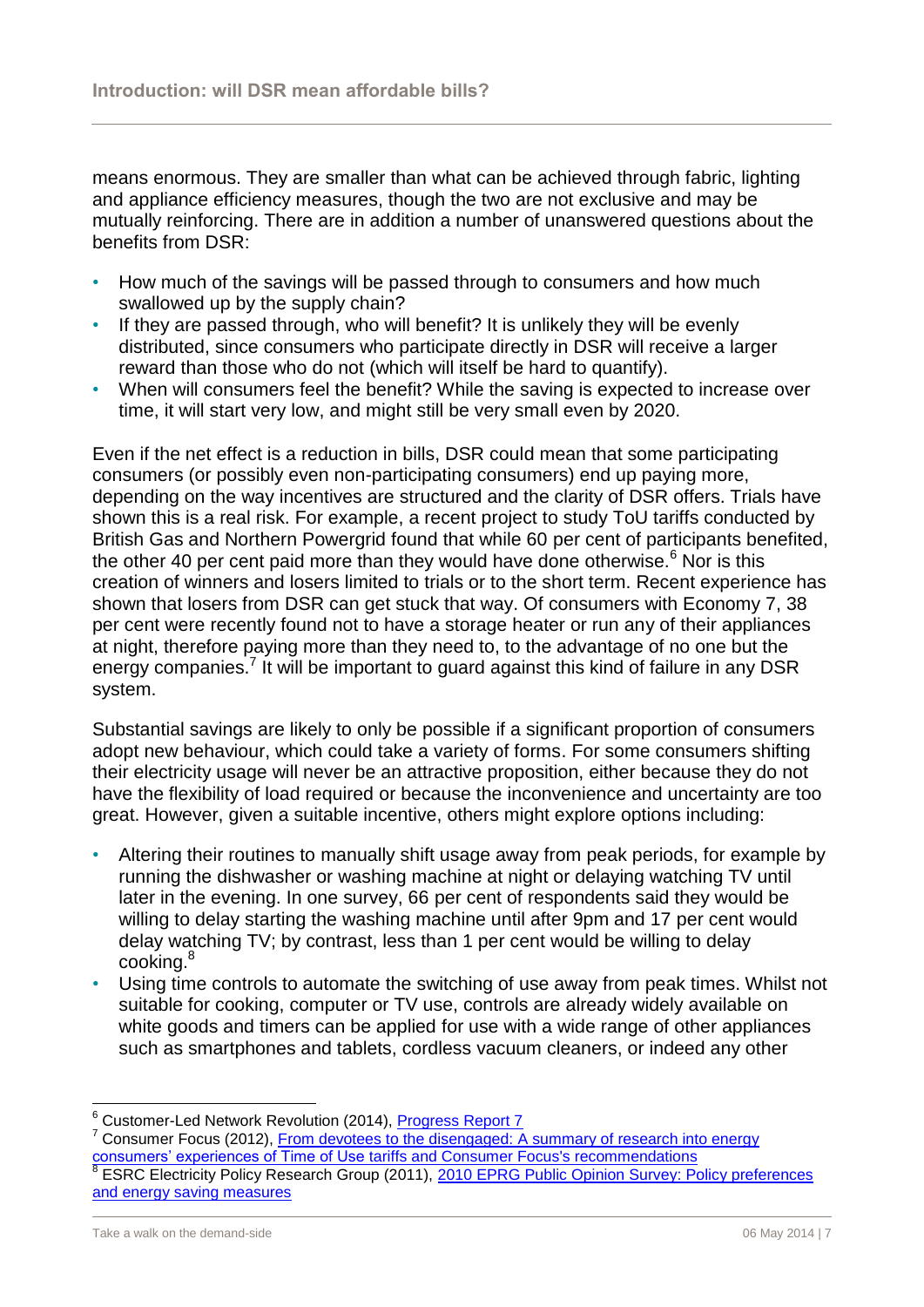rechargeable device. In future, charging of electric car batteries might also be suitable for automation, subject to technical minimum supply requirements.

- Using a storage heater and/or good household insulation to store up heat in advance of the peak evening period. This option would be open to the approximately one in ten UK households that use electric heating, $9$  although advances in storage heater technology and significant improvement in the uptake of insulation would be needed, since satisfaction with storage heaters currently tends to be around 20 percentage points lower than for gas central heating.<sup>10</sup> These advances may come in the next few years and the possible uptake of highly efficient electric heat pumps may also make load shifting more feasible in this area, if combined with insulation and storage.
- Using off-peak power to heat hot water, though the increase in combination boilers and pressure on domestic space is reducing the number of hot water cylinders in people's houses.<sup>11</sup>
- Installing thermal insulation, heating systems, energy efficient lighting and appliances that can reduce use at peak times, with the added advantage of reducing consumer bills and carbon emissions throughout the day.

Assuming that consumers are willing to shift a certain part of their usage and have the ability to, the next question is how they receive a signal to do so from the supplier (or whichever other party might enter a contract for DSR). The pros and cons of various systems are discussed elsewhere,<sup>12</sup> and over the next few years several might coexist in the market, although some options that have been posited might be judged to expose consumers to too much risk to be practicable. In summary, a DSR arrangement could be based on:

- Price signal load shifting could be incentivised by a ToU tariff. This could be:
	- Static, with fixed time bands each with a different price level.
	- Dynamic, with prices fluctuating according to conditions (though in practice this may be too complex to work without household automation).
	- Critical peak pricing, with particularly high cost during certain occasional periods, most likely following a network fault.<sup>13</sup>
- Load limiting rather than paying more for electricity at peak times, consumers could receive a financial reward if they agreed not to go above a certain usage during these times, and smart meter technology would be able to enforce this by temporarily disconnecting the supply if they exceeded this.<sup>14</sup> Inevitably any DSR contract based

 $\overline{a}$ 

<sup>9</sup> The proportion of electrically heated households is higher in some parts of the UK, such as Scotland, meaning that there could be greater scope for DSR in these areas. The greater proportion of off-gas households in some of these areas means that fewer are replacing water cylinders with combination boilers, creating further opportunities for storage.

<sup>&</sup>lt;sup>10</sup> Consumer Focus (2012), From devotees to the disengaged: A summary of research into energy [consumers' experiences of Time of Use tariffs and Consumer Focus's recommendations](http://www.consumerfocus.org.uk/files/2012/09/From-devotees-to-the-disengaged.pdf)

<sup>&</sup>lt;sup>11</sup> Sustainability First (2012), [What demand side services could household customers offer?](http://www.sustainabilityfirst.org.uk/docs/2012/Sustainability%20First%20-%20GB%20Electricity%20Demand%20-%20Paper%203%20-%20What%20demand%20side%20services%20could%20customers%20offer%20in%202010%20-%20Household%20demand-%20April%202012.pdf)

<sup>&</sup>lt;sup>12</sup> Smart Grid Forum Work Stream Six (2014), [interim report on options,](https://www.ofgem.gov.uk/ofgem-publications/86549/ws6reportapril2014140312.pdf) and more generally, THINK (2013), [Shift, Not Drift: Towards active demand response and beyond,](http://www.eui.eu/Projects/THINK/Documents/Thinktopic/Topic11digital.pdf) chapter 2

Various variations on these price signal-based systems might be possible, for example by offering a rebate for avoided usage at a certain time or having separate contracts for flexibility and overall usage.

 $14$  Load limiting in this sense, of disconnecting supply to a premise if a certain power limit is exceeded, should not be confused with 'trickle flow' or 'trickle disconnection', also sometimes referred to as load limiting, where usage is constrained but not cut off altogether as an alternative to disconnection.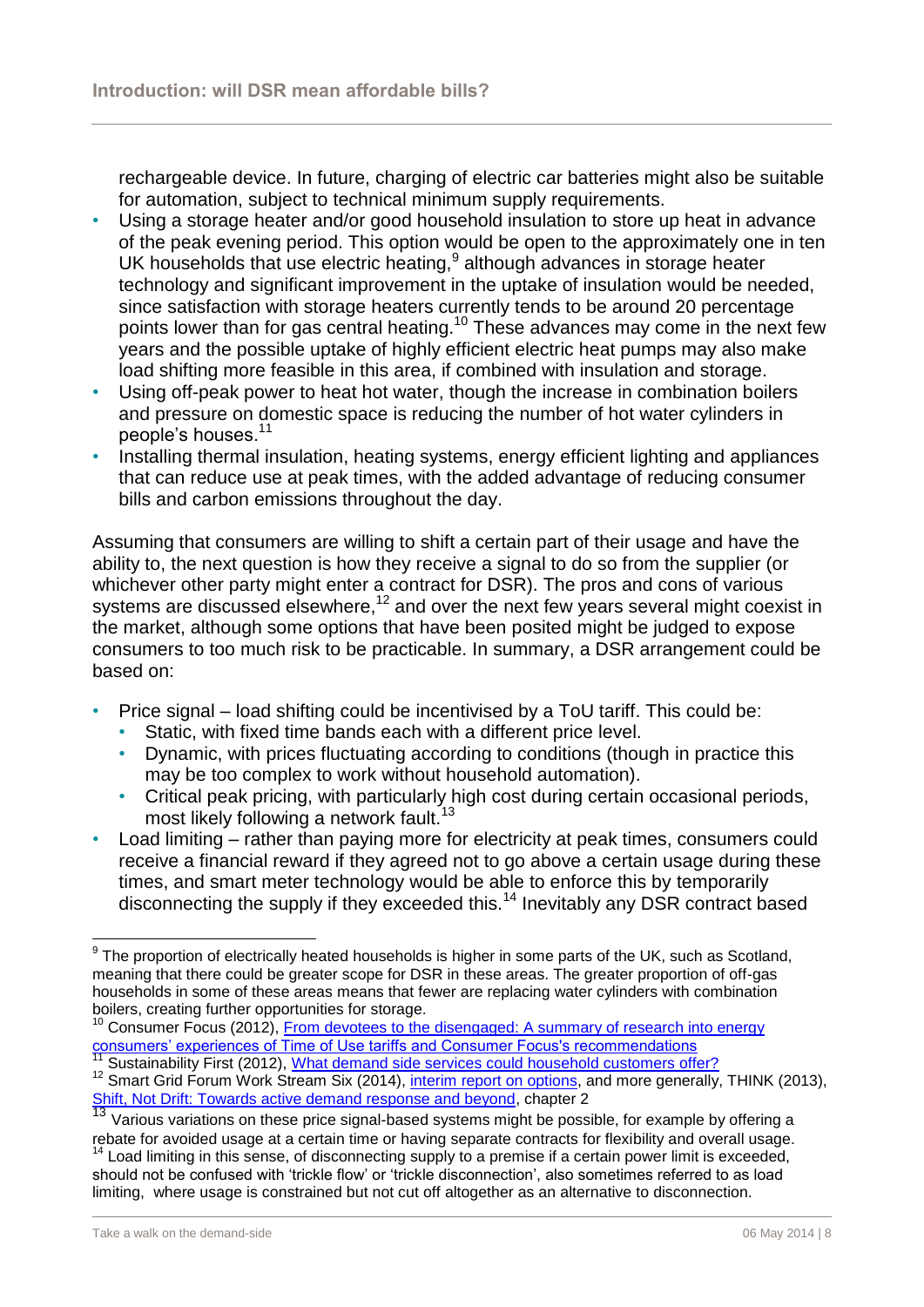on load limiting would impose a serious reduction in consumer control which could have unforeseen consequences, so this option should be considered with caution.

• Direct control – automation could facilitate either price-based or load limiting-based solutions, but it could also work independently if consumers were willing to allow their appliances to be externally controlled. This could either be remunerated as a direct payment or with a cheaper tariff, and/or, in theory, it could be mandated for certain appliance types such as electric vehicles. Again, this option needs to be treated with caution.

Any of these options could be implemented by a contract with a supplier, but equally they might be realised through a contract with another party, most likely the local Distribution Network Operator (DNO) or an aggregator. This aggregator, or another party acting as an aggregator, would enter into contracts with a large number of consumers for their DSR so as to be able to coordinate their response and sell the net effect on to another party in the energy market. The exact nature of the contract type and the parties involved would be likely to be determined by the type of DSR and the use to which it was being put.

Of course, DSR might take other forms, as yet not thought of. These will continue to develop over the next years and beyond. What is clear is that on the other hand DSR *may* create substantial savings that make electricity more affordable in years to come, while on the other it *may* radically change the experience of buying electricity for many consumers. This is why it is vital at this early stage to consider how DSR can be made to work for consumers.

## <span id="page-9-0"></span>**DSR for small businesses**

It should be noted that DSR will be available for small businesses as well as domestic consumers, and many of the risks and issues they face will be broadly similar. DECC's smart meter roll-out impact assessment assumes the same 20 per cent take-up of ToU tariffs among small businesses as for domestic consumers.<sup>15</sup> There is arguably some reason to think that businesses may be slightly slower to take up DSR: for example, a relatively small proportion of many small businesses' revenue is spent on energy bills and some are less energy conscious, so that of those that have detailed access to their consumption data because of smart meters, only 40 per cent have ever checked it.<sup>16</sup>

Nonetheless, it is essential that the needs of small businesses in the DSR market are considered. This paper focuses on those issues that are common to domestic and small business consumers, but in future it will be important to monitor specifically small business experience as well.

 $\overline{a}$ 

<sup>&</sup>lt;sup>15</sup> DECC (2014), [Smart meter roll-out for the domestic and small and medium non-domestic sectors \(GB\)](https://www.gov.uk/government/uploads/system/uploads/attachment_data/file/276656/smart_meter_roll_out_for_the_domestic_and_small_and_medium_and_non_domestic_sectors.pdf) <sup>16</sup> Consumer Futures (2013), [A smart business?: Small and micro-businesses' experiences of smart meters](http://www.consumerfutures.org.uk/files/2013/08/A-smart-business.pdf)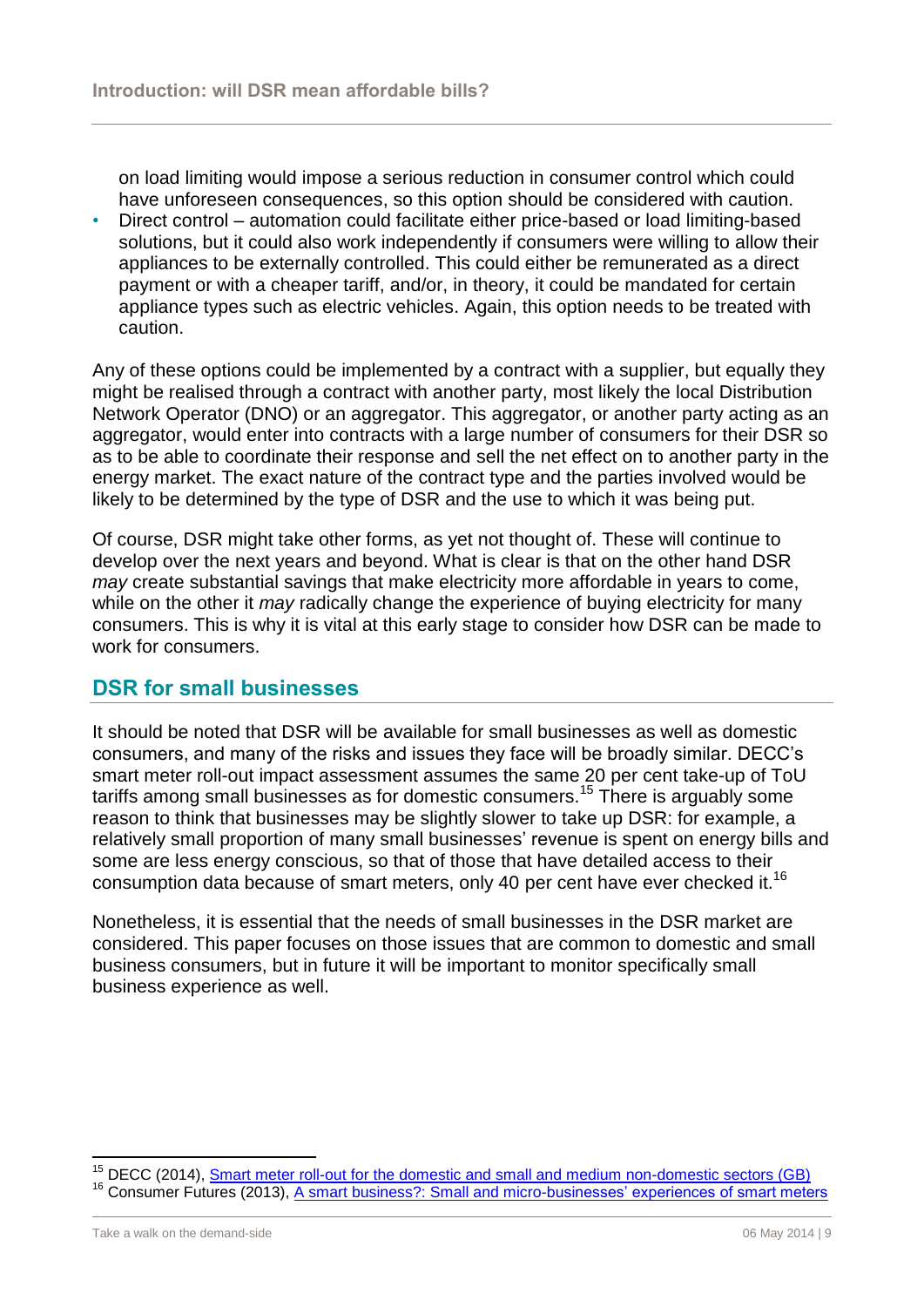# <span id="page-10-0"></span>**1. An accessible market for DSR**

DSR is complicated, and too much complexity in the energy market is a problem for consumers. In 2013 Ofgem completed their Retail Market Review (RMR) with the aim of making the market simpler, clearer and fairer, introducing a raft of measures designed to help consumers understand and compare between energy tariffs. Not all of these measures will work smoothly with DSR, and the new areas of complexity it entails could risk undoing many advances that have been made.

Valuable work is underway in this area from a number of groups. The Smart Grid Vision and Routemap published earlier this year by DECC/Ofgem's Smart Grid Forum considered what has been done so far and what remains to be done to enable customer participation in DSR.<sup>17</sup> Work is being taken forwards within the Smart Grid Forum as well as internally by Ofgem, and valuable contributions have been made by other bodies such as Smart Grid GB,<sup>18</sup> Sustainability First<sup>19</sup> and THINK.<sup>20</sup> A range of relevant trials have been completed or are being carried out through the Low Carbon Network Fund (LCNF) and other schemes. What is now needed, in addition to the 'understanding about factors which influence consumer behaviour' identified in the Vision and Routemap, are provisions to ensure that DSR is understandable and accessible, so consumers can make up their own minds.

For DSR to be accessible, any offers will need to be accompanied by clear and comparable information. Work is needed on how this is assured. Consideration should be given to how existing rules on clarity and accessibility can be updated, and whether some offers, even if they work technically and financially, will lead back to confusion and uncertainty for consumers.

## **What if…**

I've heard from a neighbour about their 'time-of-use' tariff, which they say is saving them money, so I decide to look into it myself. I search the internet for 'time of use electricity', but all that comes up is a mass of American sites and incomprehensible graphs. I notice that my current supplier is advertising something called a critical peak pricing scheme, and though it's not clear from the tariff details what it will cost or how it will work, it sounds like it's probably the same as what my neighbour has so I sign up. I have a large family at home so while I could probably adapt my energy usage a little, I can't make major reductions at short notice. What will be needed to ensure I know whether I will be better off on a DSR product or service and which is the right one for my family?

<sup>18</sup> Smart Grid GB (2013),  $\frac{\text{Symart Grid: A great consumer opportunity}}{19 \text{ Sustainability First (2014).}$  The household electricity demand-side

Smart Grid Forum (2014), [Smart Grid Vision and Routemap](https://www.gov.uk/government/uploads/system/uploads/attachment_data/file/285417/Smart_Grid_Vision_and_RoutemapFINAL.pdf)

Sustainability First (2014), The household electricity demand-side & participation in the GB electricity **[markets](http://www.sustainabilityfirst.org.uk/docs/2014/Sustainability%20First%20-%20Paper%2012%20-%20Household%20Electricity%20Demand-Side%20%20Participation%20in%20the%20GB%20Electricity%20Markets%20-%2031%20July%202014%20-%20FINAL.pdf)** 

**THINK (2013), [Shift, Not Drift: Towards active demand response and beyond](http://www.eui.eu/Projects/THINK/Documents/Thinktopic/Topic11digital.pdf)**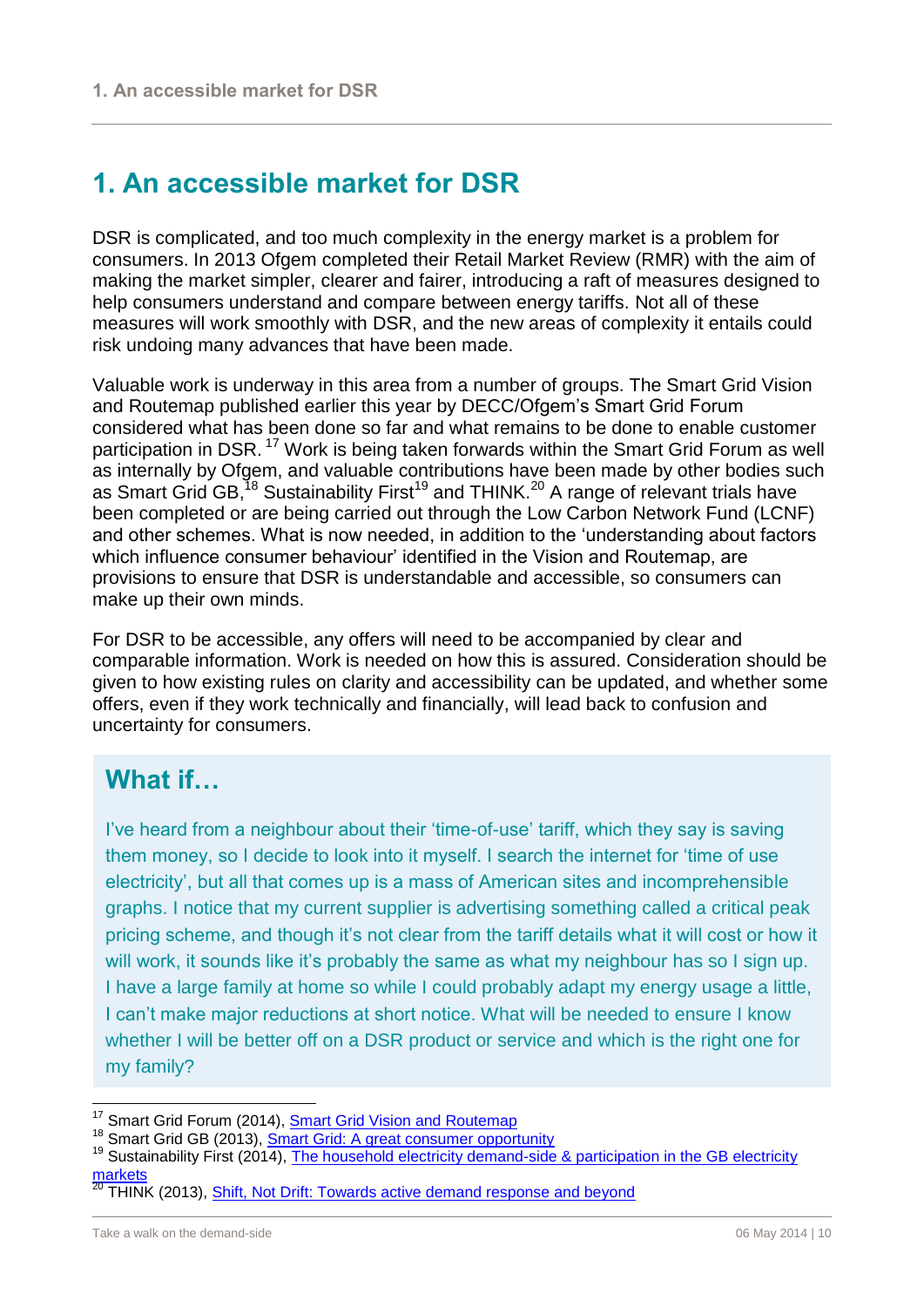## <span id="page-11-0"></span>**Information and engagement**

With the exception of Economy 7 or Economy 10 tariffs, DSR is so far a little known and understood concept among UK domestic and small business consumers. Yet once sufficient numbers of smart meters are installed there will be nothing stopping energy companies from offering DSR tariffs or other schemes.<sup>21</sup> It therefore seems likely that for many consumers, the first they hear of DSR will be from an advertisement or perhaps a news story.

DSR will not be a centrally planned and co-ordinated project. It will be taken forwards (if at all) by suppliers and other energy companies, possibly offering a wide variety of DSR related schemes, all trying to make their individual offer or offers as appealing as possible. It is possible that energy companies will seek to work with public or third sector organisations to engage consumers in DSR, though of course these organisations would have to be satisfied about the risks and benefits before taking part.

Consumers may benefit from this variety and choice, but there are a number of areas where there might be room for confusion. Consumers considering whether to take part would benefit from a more objective source of information to clarify some basic points such as:

- How DSR works and what the benefits are.
- The range of DSR options available, and guidance on which kind might suit consumers according to their situation.
- Ideas for how to shift usage, and linked to this, approximate potential benefit of doing so.
- The risks of signing up to a DSR scheme.
- Consumer rights regarding DSR.
- A guide to what further information and resources are available.

There may be a connection here with the kind of information provided by Smart Energy GB (formerly the Smart Meter Central Delivery Body), whose role is to promote consumer engagement with the smart meter roll-out. In Smart Energy GB's consumer engagement plan the introduction in due course of more ToU tariffs is already mentioned as one among several medium to long term benefits of the smart meter roll-out.<sup>22</sup> At this early stage this seems wise, and DECC has stated in its Smart Meter Consumer Engagement Strategy that Smart Energy GB could take a more active role in promoting DSR in future.<sup>23</sup> If this comes about, it is important that information should be clear and objective, without promoting DSR unduly.

Ofgem have already begun to provide guidance to consumers on DSR. They have compiled a factsheet which usefully sets out the background to DSR, but this will need to

 $^{21}$  One example of a DSR-type tariff that has already been made available on a trial basis is British Gas's Free Saturdays.

<sup>&</sup>lt;sup>22</sup> SMCDB (2013), [Consumer engagement plan for smart meter roll out](http://www.smart-meter.org.uk/wp-content/uploads/2013/12/FINAL-PLAN.-06.12.132.pdf)

<sup>&</sup>lt;sup>23</sup> DECC (2012), Smart Metering Implementation Programme: Government Response to the Consultation [on the Consumer Engagement Strategy](https://www.gov.uk/government/uploads/system/uploads/attachment_data/file/43042/7224-gov-resp-sm-consumer-engagement.pdf)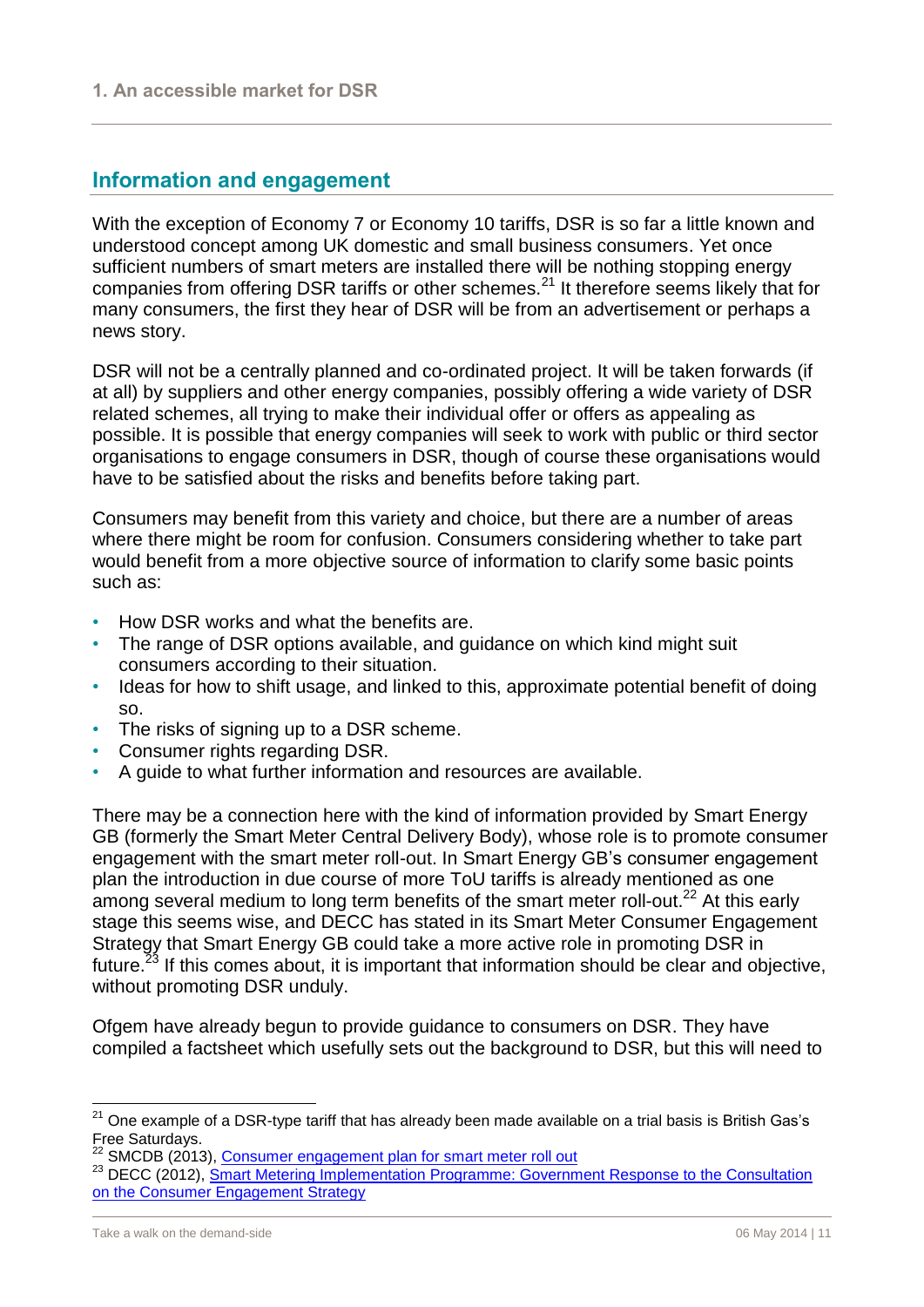be updated once the regulatory regime is established – following the review of the RMR scheduled for 2017, if not before – and the first wave of offers has started to emerge.  $24$ 

A unified, thought-through approach is needed to the specific communication challenges posed by DSR. Ofgem, energy companies, consumer groups, charities and local authorities should work together to capitalise on the body of work already available in this area. Smart Grid GB for example has drawn on international experience and comparisons from other sectors to compile a list of suggestions for a ToU tariff communication strategy,<sup>25</sup> while in 2012 Oswald Consultancy – to take one example among many – trialled a scheme called The Generation Game in which participants competed to see who could shift the most of their peak load.<sup>26</sup> Out of these projects best practice needs to be identified and shared.

The methodology for disseminating information about DSR, as well as the information itself, should be grounded in research and trials. Several projects currently being funded by the Low Carbon Networks Fund (LCNF) have gained experience of introducing DSR to consumers which can be very valuable. At present, though, it is difficult to compare across these trials or locate particular findings, due to a lack of a unified summary. A recent paper by Element Energy for DECC and DEFRA has made a good start in bringing together a number of trials and simulations that analyse consumer response to ToU price signals.<sup>27</sup> More work of this kind is needed, to bring together findings from the LCNF in areas such as:

- Best practice for consumer engagement and continued communications.
- Understanding the winners and losers in different consumer segments.
- The level of savings available and behaviour changes required.
- Appliances and devices needed to effect that change, and their costs.
- Unforeseen problems and opportunities.

Each of the larger LCNF projects is working in collaboration with a team of researchers from a university, who are responsible for producing a close-down report. These reports have the potential to make a great contribution to policy in this area and the material that appeared so far has been highly useful. It is vital that the future reports are thoroughly completed and actively disseminated. If these outputs are mapped to make them accessible and comparable, then the projects will be a strong basis for future work.

#### **Recommendation 1: industry parties should be active and thorough in sharing consumer-related findings from trials of DSR, and in due course Ofgem should take the lead in ensuring these are collated and disseminated appropriately.**

This should be complemented on a more strategic level by consideration on Ofgem's part of the potential of a phased introduction of DSR. Industry parties will justifiably be keen to have freedom to innovate, but introducing too much complexity in too short a time might

<sup>&</sup>lt;sup>24</sup> Ofgem (2013), [How managing your energy use could help you](https://www.ofgem.gov.uk/ofgem-publications/63998/20130430how-managing-your-energy-use-could-help-you.pdf)

<sup>&</sup>lt;sup>25</sup> Smart Grid GB (2013), <u>Smart Grid: A great consumer opportunity</u>

 $26$  See website [here.](http://oswaldconsultancy.wordpress.com/2012/08/21/the-generation-game-be-part-of-the-future/)

<sup>&</sup>lt;sup>27</sup> Element Energy (2014), **Further Analysis of Data from the Household Electricity Usage Study: Electricity** [Price Signals and Demand Response](http://www.element-energy.co.uk/wordpress/wp-content/uploads/2014/07/HEUS_Electricity_Price_Signals_and_Demand_Response_Final_Report_04_04_14.pdf)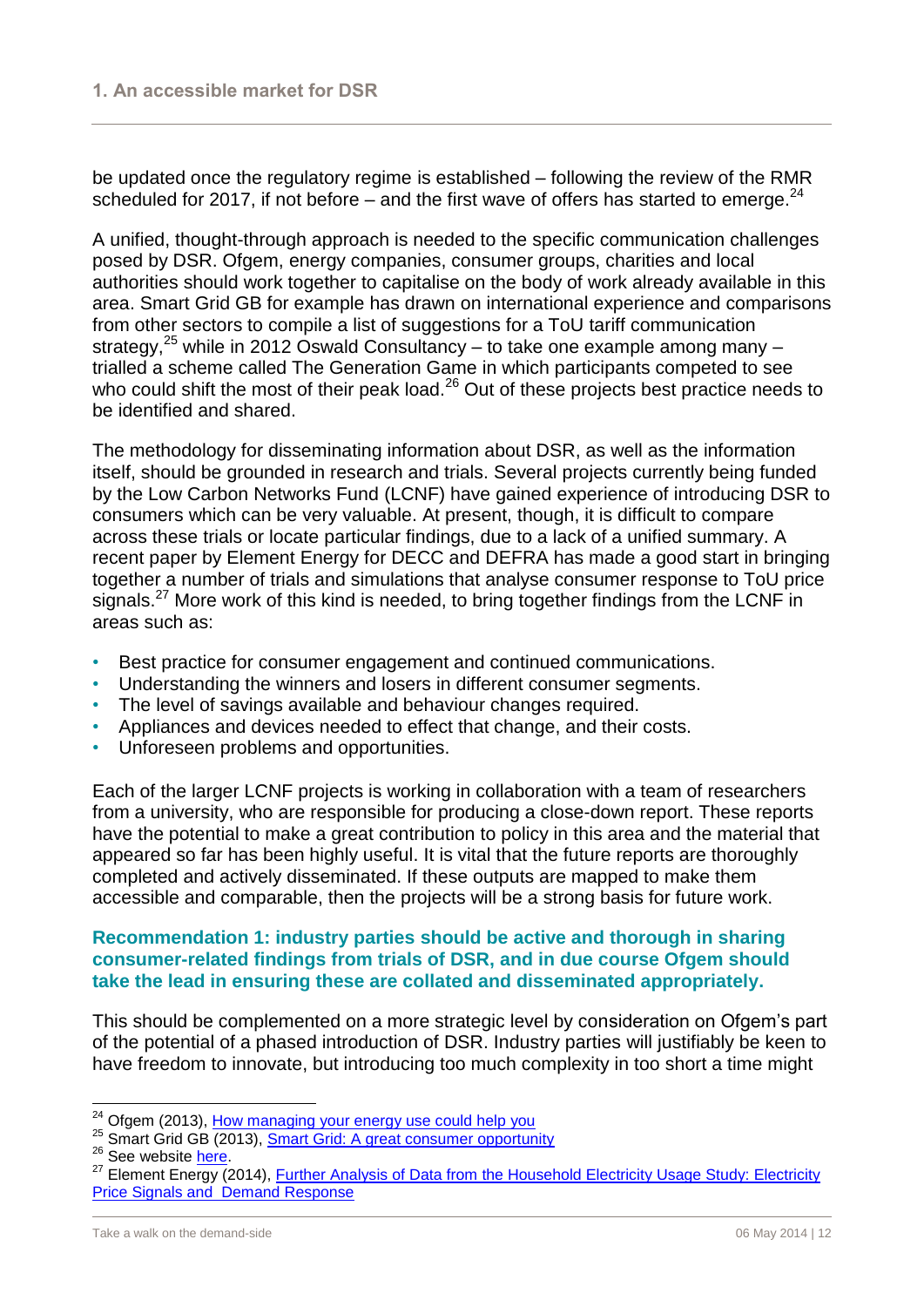not give the best results. Industry groups should continue to work together through the Smart Grid Forum to agree which form of DSR has most immediate potential for shared benefit, and which could be left until later. Starting with simple two or three band static ToU tariffs before considering more diverse offers is likely to create a more engaged and empowered consumer base in the long term.

This is the course that the market would be likely to follow in any case. However, if no action is take then a minority of unusual DSR offers might introduce greater complexity simply to grab attention. Agreeing a shared strategy would save consumers this unnecessary confusion, while new and innovative options could still be explored on a small scale trial basis before being introduced nationally. Such a strategy could be agreed between industry parties or formalised by the regulator, but in either case this approach would make DSR more graspable and less overwhelming for consumers.

#### **Recommendation 2: industry parties and Ofgem should work together to agree on a phased introduction of DSR offers.**

## <span id="page-13-0"></span>**Clarity of DSR offers**

Once consumers reach the point of considering specific DSR offers, there will be a range of issues around information provision for specific tariffs and offers. Consumers will need a framework in place to ensure that clear and comprehensive information is provided at the point of sale and subsequently on bills. The nature of the information required would vary between types of DSR: the details needed to explain a critical peak pricing system, for example, would be different from the case of static ToU, so regulation needs to be flexible enough to cover both. Many of the current provisions were set by the RMR, which Ofgem have announced will be reviewed in 2017 at the latest, so it is worth looking ahead to how RMR measures will need to be implemented to make DSR more accessible.

Current rules in Ofgem's Standard Conditions of Electricity Supply Licence place a number of obligations on suppliers to make their tariff offers clear and comprehensible. These include:

- Before entering into a contract, to provide the consumer with an estimate in writing of the annual cost based on their usage (condition 25).
- To include a Tariff Information Label on each bill which clearly displays details including unit cost and estimated annual cost (condition 31B, new in the RMR).
- To inform the consumer on each bill if he or she could pay less on another tariff that the supplier offers (condition 31A, new in the RMR).

These rules should apply to DSR as far as possible, even though this might raise certain complications. For example, calculating an estimate of an annual bill from a DSR offer in advance will be hard, since it would depend on how the consumer's behaviour changed. However, if a methodology could be agreed on, this could offer a valuable tool in comparing DSR and non-DSR tariffs. Some adaptations to the rules would be appropriate, such as, in addition to the above details on the financial cost, the inclusion of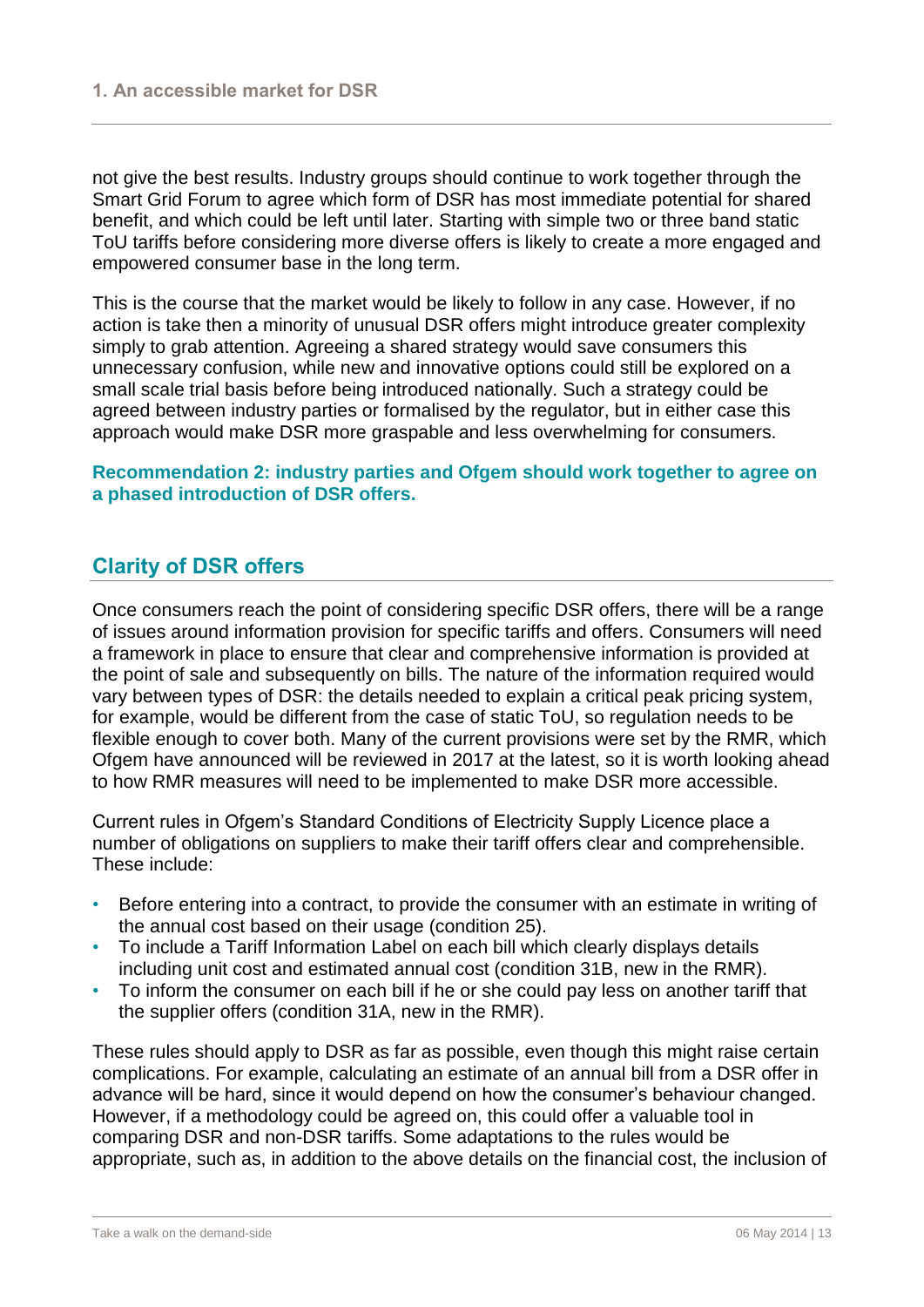an explanation that some potentially inconvenient behaviour change will be required in order to make a saving.

The licence conditions also state that calculation of the cheapest available tariff should be based on 'consideration of both Time of Use Tariffs for which appropriate consumption data is available and Non-Time of Use Tariffs'. The inclusion of ToU tariffs in this wording is welcome, but the operation of this rule will need to be carefully worked out as more consumption data becomes available. In particular, although consumers should always be informed if a non-ToU option would be cheaper than their ToU tariff, non-ToU customers should not necessarily be encouraged to move to ToU, as this might be unsuitable for them in other ways.

Another RMR reform that might be hard to reconcile with DSR is the imposition of a tariff cap, so that each supplier will only be able to offer four tariffs, or 'four tariffs per customer'. In fact, so as not to place a barrier to ToU tariff innovation, it appears that the reforms actually allows for up to 20 tariffs per supplier, with four in each of five categories:

- Tariffs with a single unit rate, single period of time.
- Other time ToU tariffs (not captured in the other categories).
- Tariffs with two unit rates, two periods of time.
- Tariffs with two or three unit rates, up to three periods of time.
- Dynamic teleswitching tariffs. $28$

Ofgem's FAQ on this subject states that 'the key point is that once a customer has chosen a payment method and meter type, they will face no more than four core gas tariffs and four electricity tariffs.<sup>29</sup> This is slightly misleading. The reforms actually propose four tariffs per 'meter type *or mode*,' and since a smart meter can be switched between modes (single-band, two-band etc.) remotely by the supplier, it would appear that any consumer with a smart meter installed can effectively still be offered up to 20 tariffs. If this is the case, the cap may need to be tightened. Consumers might benefit from being able to compare multiple offers between several modes, but this should be considered within the terms of the cap.

In response to a recent consultation, Ofgem have also stated that they would consider further derogations from the tariff cap to allow 'pilot schemes for innovative products linked to smart metering.'<sup>30</sup> When considering applications for derogations, however, Ofgem should weigh up the risk of confusion in the broader market that even trial tariffs could cause. This is in line with the recommendation made by the European Commission project THINK for contract 'harmonisation', meaning that any DSR contracts should be assimilated into one of a limited number of groups to make the market more navigable.<sup>31</sup>

In future DSR offers might in some circumstances be the subject of a separate contract from the main tariff, for example if, as has been hypothetically suggested, distribution charges were charged separately from the main bill and the consumer had a contract

<sup>&</sup>lt;sup>28</sup> Ofgem (2013), [The Retail Market Review –](https://www.ofgem.gov.uk/ofgem-publications/39350/retail-market-review-final-domestic-proposals.pdf) final domestic proposals

<sup>&</sup>lt;sup>29</sup> Ofgem online **FAQ** 

<sup>&</sup>lt;sup>30</sup> Ofgem (2013), [Creating the right environment for demand side response: next steps](https://www.ofgem.gov.uk/ofgem-publications/85129/creatingtherightenvironmentfordemandsideresponsenextsteps.pdf)

<sup>&</sup>lt;sup>31</sup> THINK (2013), [Shift, Not Drift: Towards active demand response and beyond](http://www.eui.eu/Projects/THINK/Documents/Thinktopic/Topic11digital.pdf)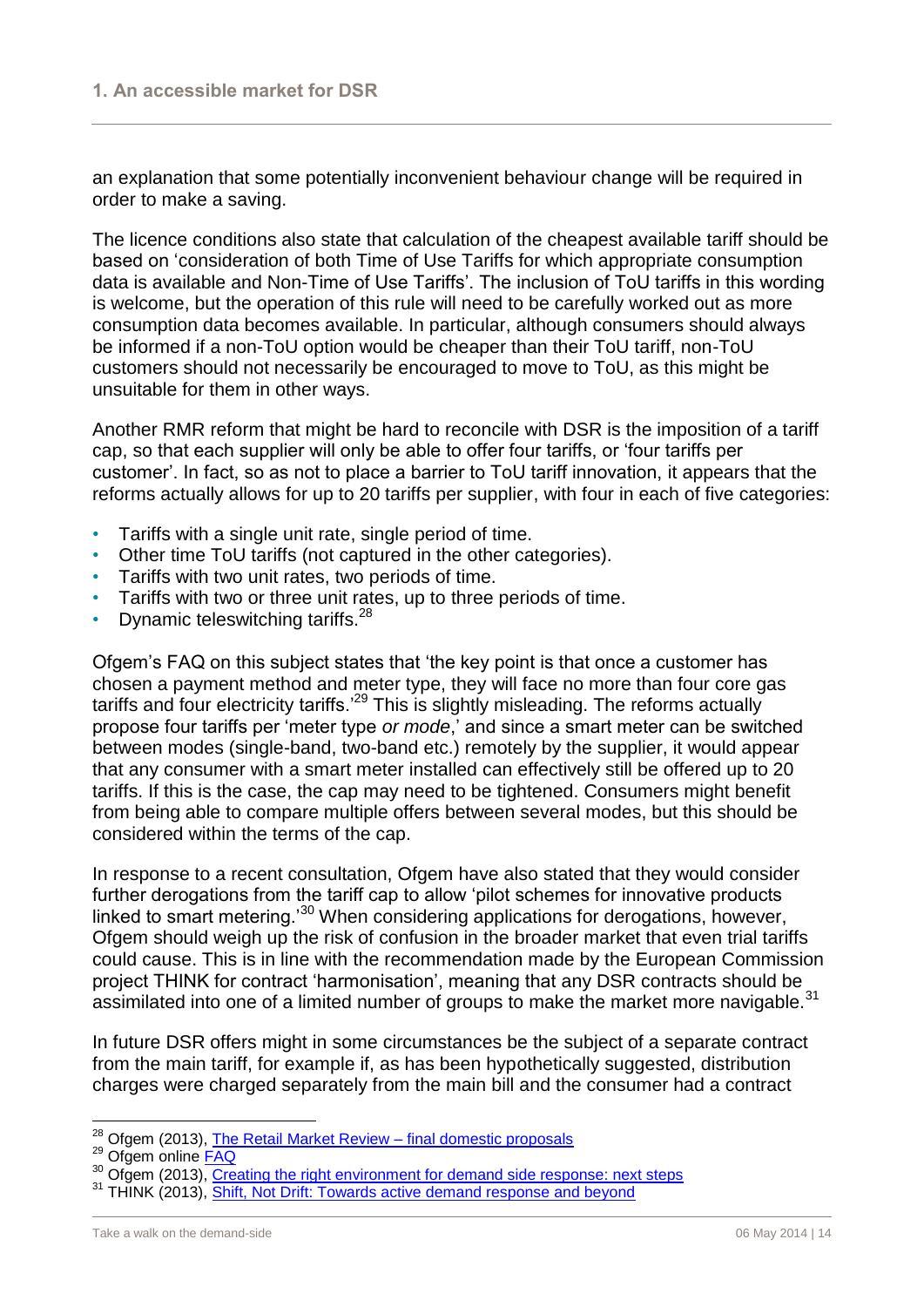directly with their DNO. Many objections might be raised to this kind of arrangement. A major problem would be that if this new arrangement was be mandated it might effectively force consumers into DSR, while if optional consumers would find themselves in the position of having to choose two separate tariffs and deal with two parties. Further investigation of the risks involved is required, but as a minimum, the same standards of clarity and information provision should be applied to this kind of contract as to any traditional supply contract.

**Recommendation 3: in the course of reviewing the RMR, Ofgem should seek innovative solutions to ensure its measures are adapted not relaxed to accommodate DSR. The tariff information label, 'cheapest relevant tariff' system and tariff cap should all be preserved.**

## <span id="page-15-0"></span>**Comparing offers**

In addition to ensuring that clear information is provided with DSR offers and that the number of possible tariffs does not become overwhelming, it should be made as easy as possible to compare offers. If rival DSR offers are not comparable, competition will not function effectively in setting a price for a given shift of usage, causing individual consumers to lose out and potentially stalling the development of the DSR market.

As mentioned above, previous experience has shown that poor comparability causes consumers not only to potentially miss out on the best DSR option, but to end up with a deal that is worse than no DSR:

- Early headline findings from British Gas/Northern Powergrid's Customer-Led Network Revolution project have shown that of the c.600 consumers who chose to take part in a representative ToU trial, 40 per cent paid more than on a standard tariff.<sup>32</sup> These consumers were reimbursed by the trial organisers, but the fact that they had taken part hoping to save money but not done so shows the difficulty of knowing if DSR will be suitable.
- Among consumers on Economy 7 tariffs, 38 per cent do not have storage heaters or use any appliances particularly at off-peak times, meaning that they are likely to be paying significantly more than on standard tariffs. This is exacerbated by the lack of clarity with many Economy 7 tariffs about how much of a consumer's usage would need to fall into the off-peak hours in order to make a saving – a figure which varies from 15 per cent to 45 per cent between different suppliers – and even what those offpeak hours are.<sup>33</sup>

One obstacle to comparing DSR offers will be the range of possible variables. These might include:

• Prices – these will differ according to multiple time bands, or change in real time.

<sup>&</sup>lt;sup>32</sup> Customer-Led Network Revolution (2014), [Progress Report 7](http://www.networkrevolution.co.uk/wp-content/uploads/2014/07/CLNR-Progress-Report-7-New-links-.pdf)

<sup>&</sup>lt;sup>33</sup> Consumer Focus (2012), From devotees to the disengaged: A summary of research into energy [consumers' experiences of Time of Use tariffs and Consumer Focus's recommendations](http://www.consumerfocus.org.uk/files/2012/09/From-devotees-to-the-disengaged.pdf)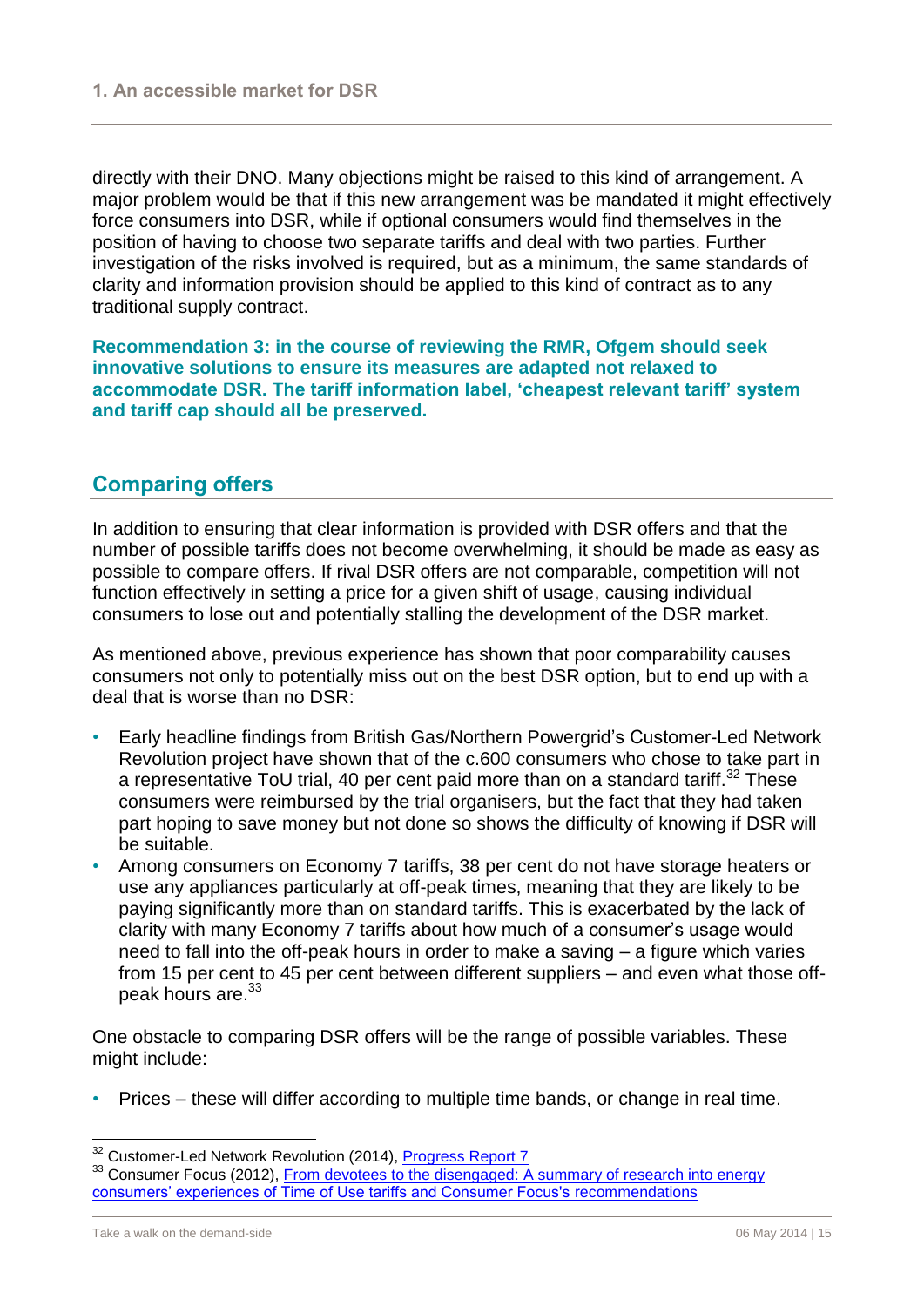- Time bands different static ToU tariffs may offer different numbers of band, and different times to switch between them.
- Signal mechanism DSR could be based on delivery of a price signal or a system involving load limiting or direct control of the consumer's appliances (see introduction).
- Offering party as well as suppliers, contracts for DSR might be offered by other parties including aggregators or DNOs.
- Financial reward type could be by various means including a cheaper or variable tariff, direct payments or rebates.
- Links with equipment some DSR offers may come with some kind of smart appliance or related gadget included, while others may depend on or be facilitated by having suitable equipment already.
- Collective action some tariffs may be negotiated on behalf of a group of residents, for example housing associations.

In addition to the above the decision might be influenced by other variables that the consumer does not control such as location, particularly if the degree of regional variation already contained in network charges was increased to facilitate DSR.

Given the range of options, one approach would be to focus at first on making static ToU tariffs as comparable, engaging and rewarding as possible. Comparison could be based on the Tariff Comparison Rate (TCR) that Ofgem introduced as part of the RMR, and Ofgem have stated their intention to develop the TCR to accommodate ToU tariffs: this project should be taken forwards urgently.<sup>34</sup> It is also possible that other parties such as price comparison websites or energy companies might decide to develop their own DSR comparison tools, but it is unlikely that this will take place until the market is commercially viable.

Once consumer trust and the commercial case is developed, more diverse options may be suitable for introduction to the market, or may be ruled out as too difficult for consumers to interpret and compare.

Unfortunately, it is not clear that the TCR will ever be fully applicable to ToU. The TCR combines a tariff's unit price and other associated costs to assign an approximate price in p/kWh. With a ToU tariff, even if each time band was assigned its own TCR, it would be unclear firstly how much usage would be likely to fall into each band, and secondly how to factor in the non-financial cost of shifting usage. To overcome these obstacles it may be necessary to consider other, more flexible solutions.

As a starting point for new solutions, it may be worth looking to other sectors and/or abroad. For example, one model could be the Energy Calculator developed by the Ontario Energy Board, which allows consumers to compare three-band ToU offers on the basis of how much of their usage falls into each band.

<sup>&</sup>lt;sup>34</sup> Ofgem (2013), [Creating the right environment for demand side response: next steps](https://www.ofgem.gov.uk/ofgem-publications/85129/creatingtherightenvironmentfordemandsideresponsenextsteps.pdf)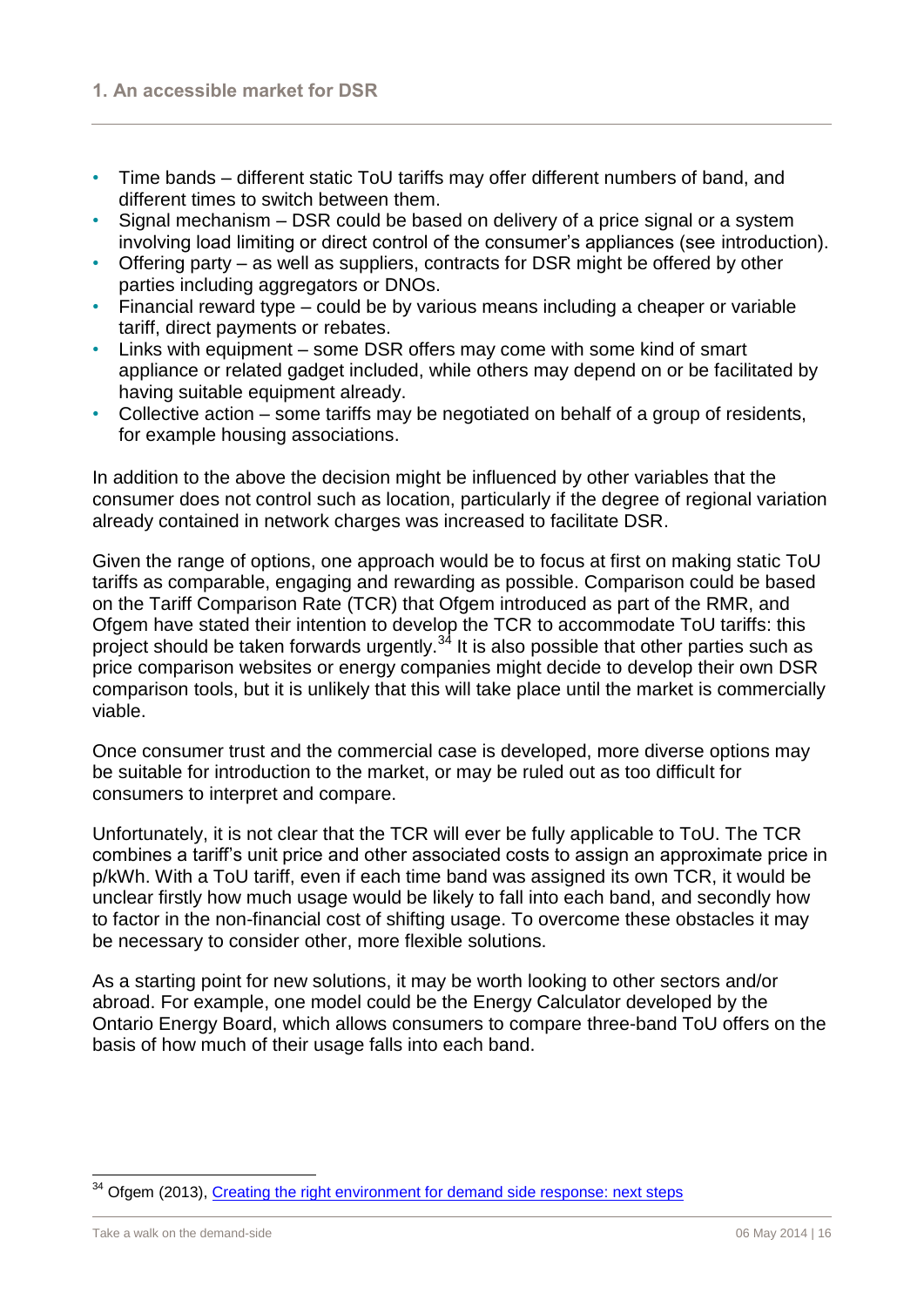

Figure 1: screenshot of the Ontario Energy Calculator

This is certainly a useful tool, but it makes a number of assumptions, notably that:

- All available tariffs have the same time bands, though different prices (as is the case in Ontario, where they are centrally set for each summer and winter period by the energy board).
- The consumer's future usage is either known or reasonably easy to estimate.

Both assumptions would be a stumbling block to GB consumers. But in fact, they point towards two steps that could improve comparability. The first would be to follow the Ontario model in standardising time bands, at least during an initial phase. This would only allow for certain uses for DSR, since others would require a finer degree of control, and it might be necessary to make use of smart meters' randomised timing capability element to avoid ramp-up problems (when a switch from a high to a low price leads many consumers to increase their usage at the same time, creating a spike). It would be possible to establish one set of time bands for tariffs with two rates and another for three, or there could be a few options for each. Standardising time bands in this way would make ToU tariffs far easier to compare.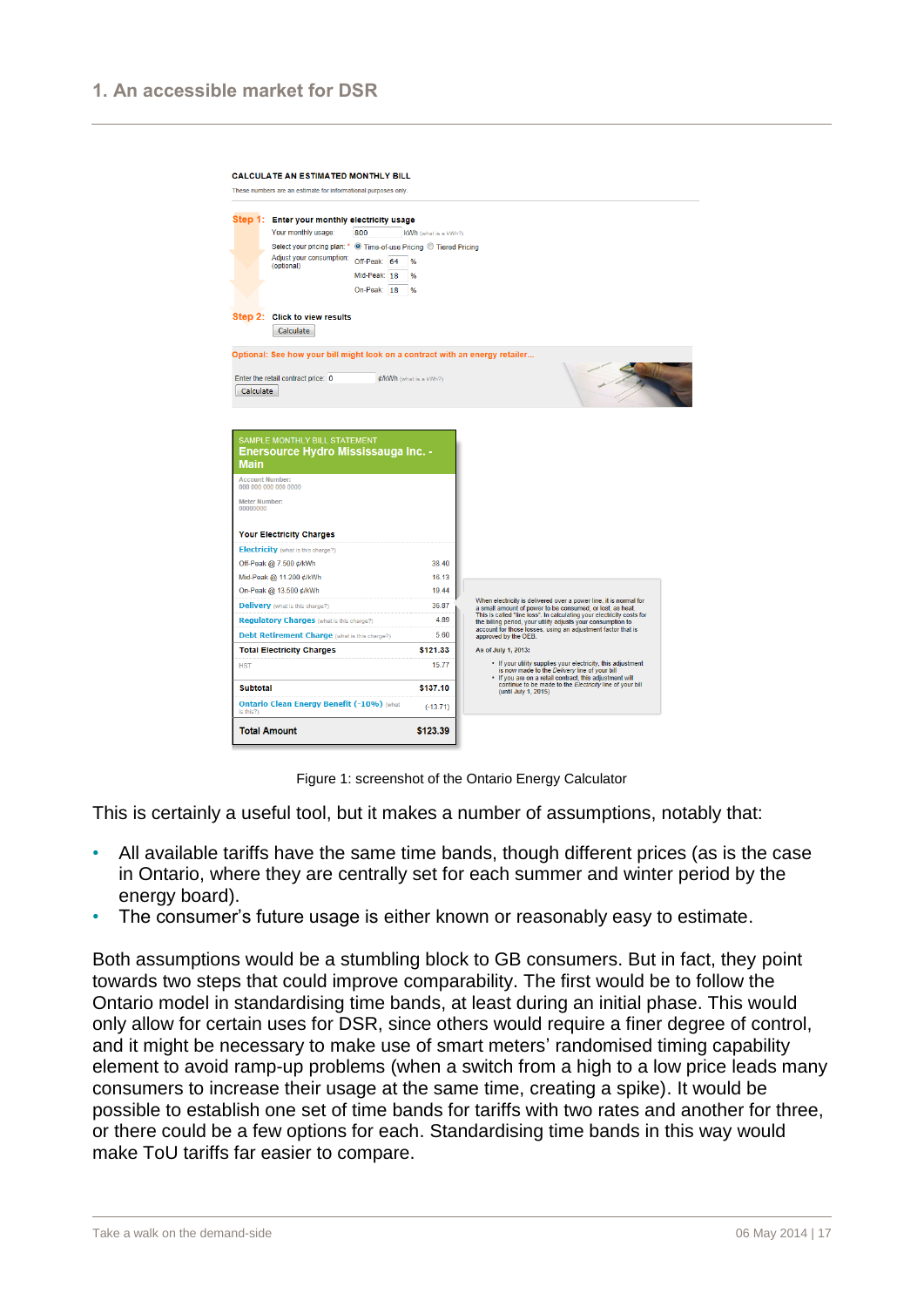The second assumption made by Ontario Energy Calculator is that consumers know and understand their usage. This highlights the importance of all consumers having free access to their usage data in a form that is easy to understand and share. Energy Service Companies (ESCos) might in future play a part in helping consumers compare between DSR offers, so it is essential that consumers are able to share their data easily when they choose to.

Standard time bands and freely available data would allow consumers to use an Energy Calculator-type tool to work out how much a given ToU tariff would cost them, but only assuming no shift in their usage. Consumers should also be able to interpret what a given shift in usage would practically mean for them, both in terms of the behavioural change it would require and the saving it could be expected to generate. Options for how to build this into a comparison tool need to be further investigated, but might include:

- Providing intuitive examples of how load shifting has worked for others, which would both give consumers ideas about how to change their behaviour and help them work out if they would be suitable participants.
- Adding figures to the Tariff Information Label to show what proportion of usage would need to fall into each time band in order to make a saving relative to the cheapest standard tariff.
- Adding descriptions to tariffs about the kind of consumer profile most likely to benefit ('do you run your tumble drier in the evening? Do you own an electric car?' etc.).
- Giving consumers the ability to 'try before they buy' by trialling a DSR offer for a fixed period with no commitment or liability.

To make use of practical experience, learning from innovation trials could aid understanding of the role of behaviour in tariff selection. This could either be from existing trials, or through the testing of a conceptual comparison site on consumers who have participated in ToU trials and therefore already have a basic understanding of ToU tariffs. Trial data could help shape how a comparison site would combine that consumer understanding with smart meter data to enable comparison.

**Recommendation 4: Ofgem, industry parties, price comparison sites and other stakeholders should work together to adapt the Tariff Comparison Rate to time-ofuse tariffs and consider what other steps might aid comparison between DSR offers, such as standardising time bands.**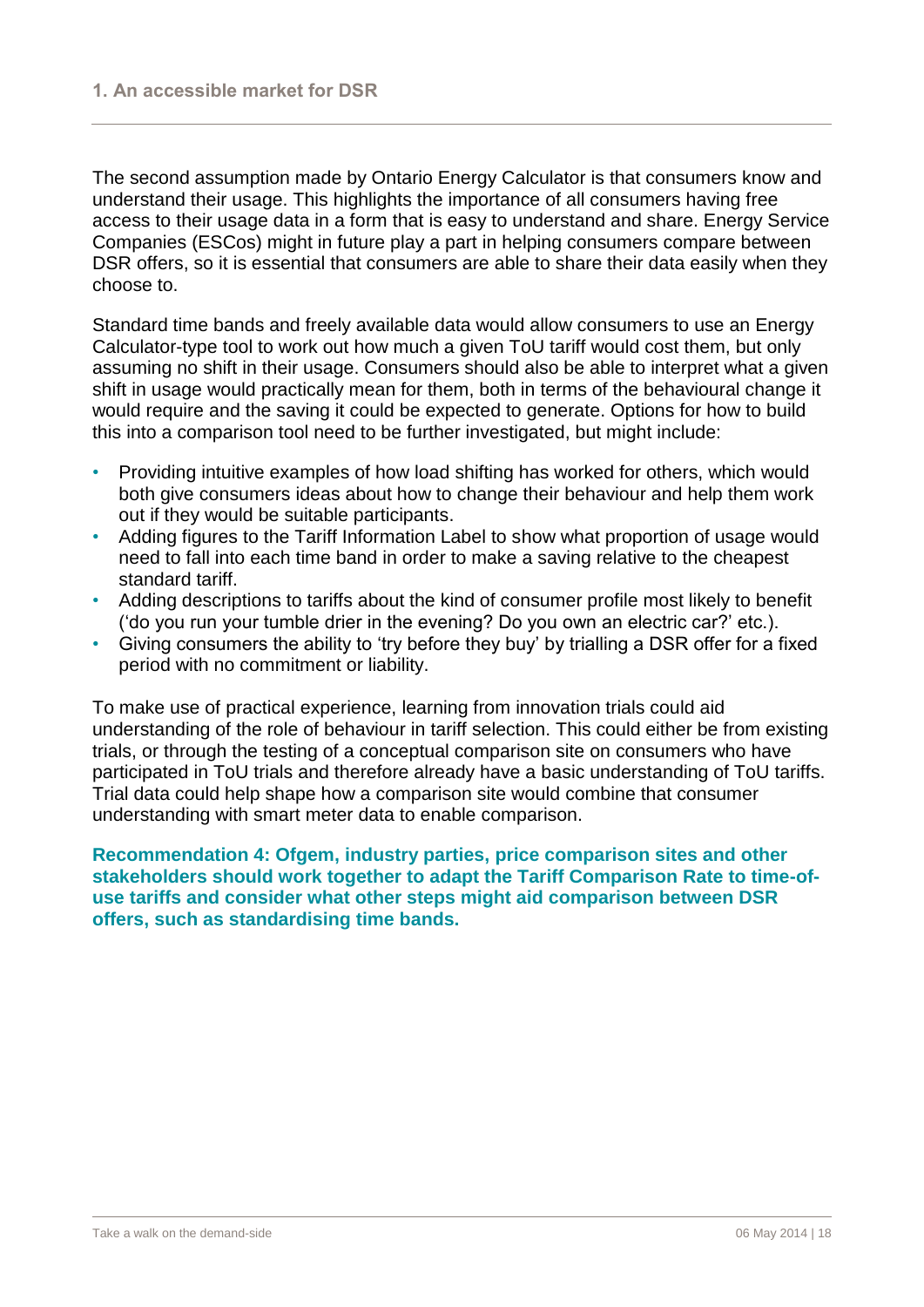# <span id="page-19-0"></span>**2. Safe DSR protections**

By its nature, DSR may introduce certain risks. Consumers' behaviour change, new incentive mechanisms, and the new arrangements needed to make these possible could all throw up unforeseen problems. To allow consumers to engage in DSR with confidence, some existing protections will become even more important. Others may need to be adapted in a DSR world, or new ones may need to be introduced to cover new issues. Putting in place strong, clear protections will help build a DSR system that works better for all parties.

Various automation and potentially load-shifting offers are already in operation, some old, such as Economy 7 and Radio Teleswitching (RTS), others relatively new, such as the smart thermostats offered by Nest, British Gas's Hive and SSE's Connect. The risks posed in this area are therefore not without precedent, and in many cases consumers have benefited from these offers under current protections. However, if and when DSR becomes more complex and more widespread, new protections must respond to the fact that consumers will be exposed to new kinds of risk: of financial loss, loss of control, loss of accountability or loss of choice. A buyer beware approach will not be enough.

Protections might include discouraging some forms of DSR scheme, while others will need new rules around them. Areas posing new regulatory challenges will include automation and the role of third party service providers. The financial risks consumers could be exposed may require some limits on liability, while current arrangements on switching and operability may need to be tightened.

# **What if…**

…to try to save money, I sign up for a time-of-use tariff with my supplier that comes with a 'free' new fridge, washing machine and dishwasher which can be controlled remotely. At first the arrangement goes well and I make a saving, until my fridge is turned off and fails to turn on again. I don't realise until some of its contents have gone off. I want to claim compensation from the supplier, but they say it is not their responsibility and pass me on to the appliance manufacturer. At the same time, I now want to leave the tariff and revert to a non-time-of-use tariff with no automation, but my supplier tells me I would have to pay a large exit fee that I cannot afford. What protections would be needed to make DSR safe from my point of view?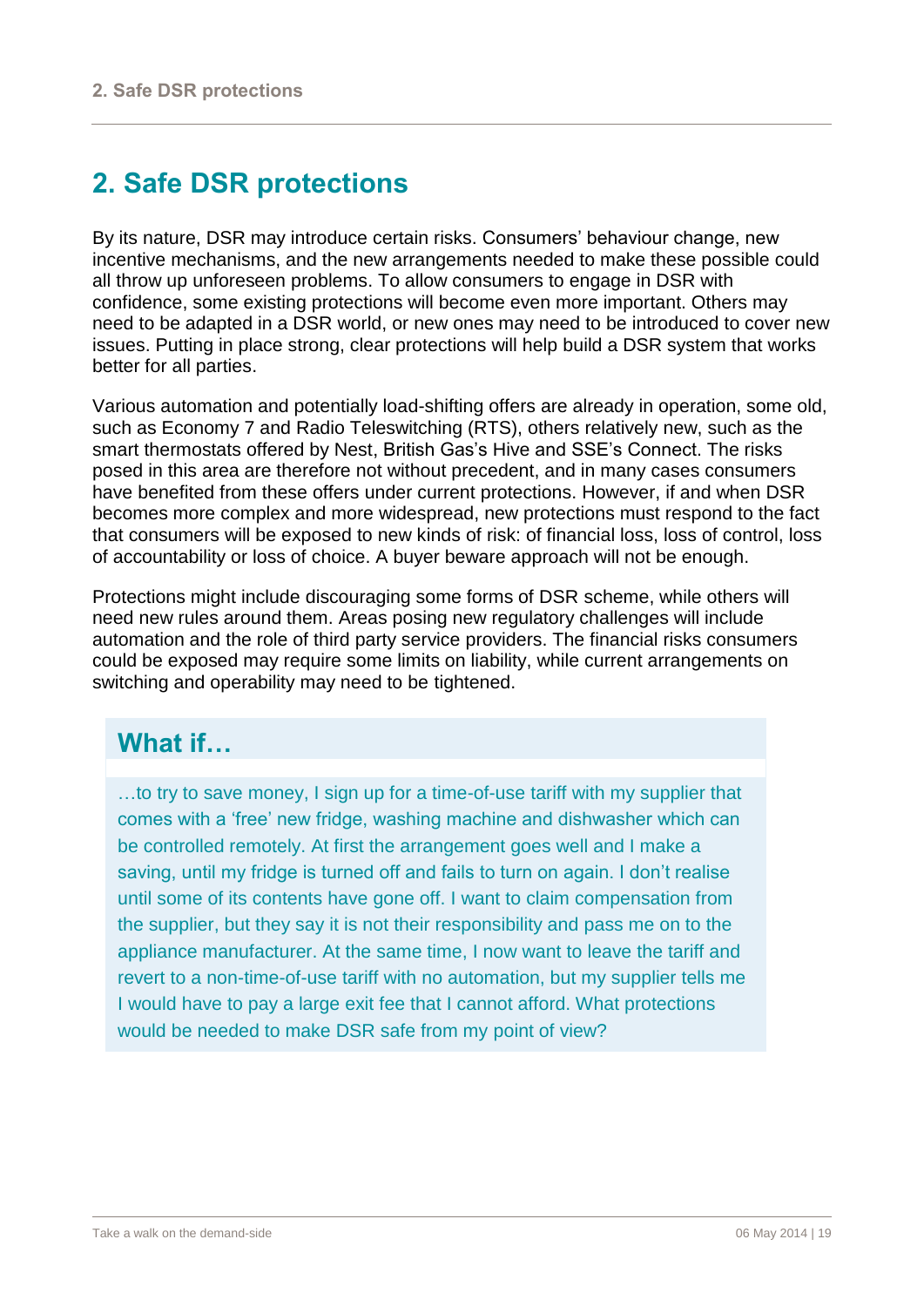## <span id="page-20-0"></span>**Automation and load limiting**

DSR offers that are based on a ToU tariff could lead to confusion or higher bills, but the problems they might cause are at least reasonably predictable and limited, and can be mitigated. It may be harder to introduce protections that are adequate for schemes based not on price but on active intervention by the energy company. These schemes could take the form of:

- Load limiting smart meters have the ability to restrict the maximum load allowed to flow through them, and to disable supply until further notice if this is exceeded. In the context of DSR, this could be used to ensure that participants did not exceed a given usage during peak times.
- Direct control smart meters and smart appliance technology may make it possible for energy companies to control a consumer's household appliances remotely, for example by turning down a fridge or freezer at a time of high demand. This is in some ways similar to existing heating systems with inbuilt Radio Teleswitching (RTS), but could work on an individual appliance basis rather than having a single centralised switch for the scheme.

With the exception of RTS schemes, these options are so far only being explored on a trial basis in this country, and suppliers have committed to consult with Ofgem and Citizens Advice before introducing any load limiting scheme.<sup>35</sup> This is welcome, since any move to take control of their electricity usage away from consumers would potentially be a major concern. No load limiting trials on a large scale have yet been proposed, but if and when they are they will need to be closely monitored to ensure, for example, that it is sufficiently easy for consumers to reactivate the supply through their smart meter once it has been cut off by exceeding the limit.

Participation in these schemes would be voluntary. But if a large financial incentive was on offer, as there would need to be, consumers might be tempted to enter into them even if not well suited. The RTS model is tried and tested, but a cap or automatic control of more time-sensitive appliances could be highly disruptive, albeit only on an infrequent basis. It could be hard for consumers to fully grasp the potential consequences of direct control, or to differentiate between the impact of control on different appliances, at the point of signing up for them. This might result in severe unintended consequences, in particular if these schemes compromised heating in the homes of older people or people who were unwell, or interfered with the operation of in-home medical equipment.

#### **Recommendation 5: suppliers should commit to consult with Ofgem and Citizens Advice before introducing any new scheme involving direct control of consumers' appliances, as with load limiting.**

Direct control of appliances by an energy company would be one form of automation. Slightly more attractive to consumers might be the option to set the controls on their smart appliances themselves. In this way automation could, for example, start a dishwasher cycle in the middle of the day or at night, whenever electricity was most freely

<sup>&</sup>lt;sup>35</sup> Ofgem (2012), [letter on review of developments with the use of load limiting functionality](https://www.ofgem.gov.uk/ofgem-publications/57325/ofgem-statement-17122012.pdf)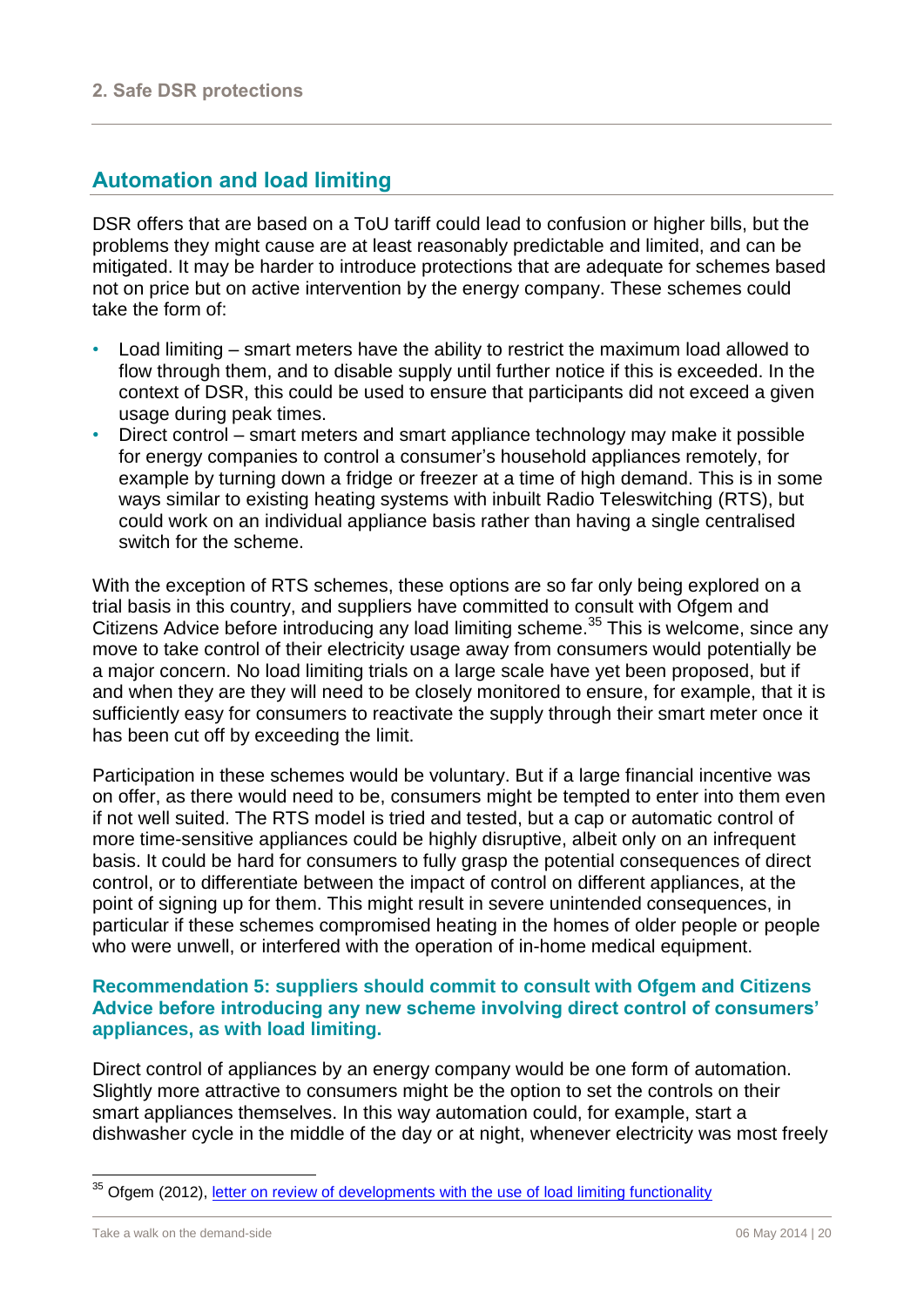available. However, automation in any form will pose serious questions in terms of risk, accountability and control.

Automation has the potential to become a major pressure point for public opinion and consumer anxieties. Already, even though it has hardly been put into effect, 40 per cent of consumers say they felt negatively (fairly or very) about automation, though views differed with different appliance types, with automation of fridges and freezers being the most unpopular and automation of wet goods more acceptable. <sup>36</sup> In this context, it is unsurprising that the proposal by the European Network of Transmission System Operators for Electricity (ENTSO-E) that functionality for frequency response, a specialised form of DSR, could be mandated for all 'temperature controlled devices' including fridges, freezers and hot water heating, gave rise to the headline shown right.<sup>37</sup> If strong protections are not put in place around automation there may be a risk of this kind of backlash in consumer opinion on a larger scale.



**Figure 2: The Daily Mail, 27 April 2013**

Automation could perhaps enable a significant layer of efficiency savings, but the benefit to consumers is still to be proven.<sup>38</sup> It is also unclear what level of financial incentive would need to be embedded in a tariff to overcome consumer concerns about automation and direct control, what unintended consequences may result (such as the impact of noisy appliances in properties with poor sound insulation, for example), and whether the level of shifting will be sufficient to deliver the savings across the supply chain and consumer base necessary to make such a move worthwhile.

It is of concern that automation seems to be at risk of falling between two sections of Ofgem's current work. A consultation decision published in December 2013 stated that 'the Consumer Empowerment and Protection project will consider the appropriate protection for automation for small non-domestic and domestic consumers',<sup>39</sup> but the Consumer Empowerment and Protection in Smarter Markets consultation document from the same month, setting out this project's proposed work plan, makes no mention of automation.<sup>40</sup> One approach to the problem would be to open a work stream on automation similar to Ofgem's existing Third Party Intermediaries Programme which is dealing with Energy Service Companies (ESCos).

A key protection will be the provision of an override function that is easy to identify and use, and can be used at the consumer's discretion without incurring a financial penalty other than forgoing the incentive to use off-peak power. Automating without an override function or with one that the user might feel unable to activate would not only be very off-

 $\overline{a}$ 

<sup>&</sup>lt;sup>36</sup> UKERC (2013), Transforming the UK Energy System – [Public values, attitudes and acceptability](http://www.ukerc.ac.uk/support/Transforming+the+UK+Energy+System)

<sup>&</sup>lt;sup>37</sup> ENTSO-E (2012), [Network Code on Demand Connection](https://www.entsoe.eu/fileadmin/user_upload/_library/resources/DCC/ENTSO-E_finalises_DCC/121221_final_Network_Code_on_Demand_Connection.pdf)

<sup>38</sup> Sustainability First (2013), [Electricity demand and household consumer issues](http://www.sustainabilityfirst.org.uk/docs/2013/Sustainability%20First%20-%20Paper%208%20-%20Electricity%20demand%20and%20household%20consumer%20issues%20-%20July%202013.pdf)

<sup>&</sup>lt;sup>39</sup> Ofgem (2013), [Creating the right environment for demand side response: next steps](https://www.ofgem.gov.uk/ofgem-publications/85129/creatingtherightenvironmentfordemandsideresponsenextsteps.pdf)

<sup>40</sup> Ofgem (2013), [Consumer Empowerment and Protection in Smarter Markets](https://www.ofgem.gov.uk/ofgem-publications/85157/consumerempowermentandprotectioninsmartermarkets.pdf)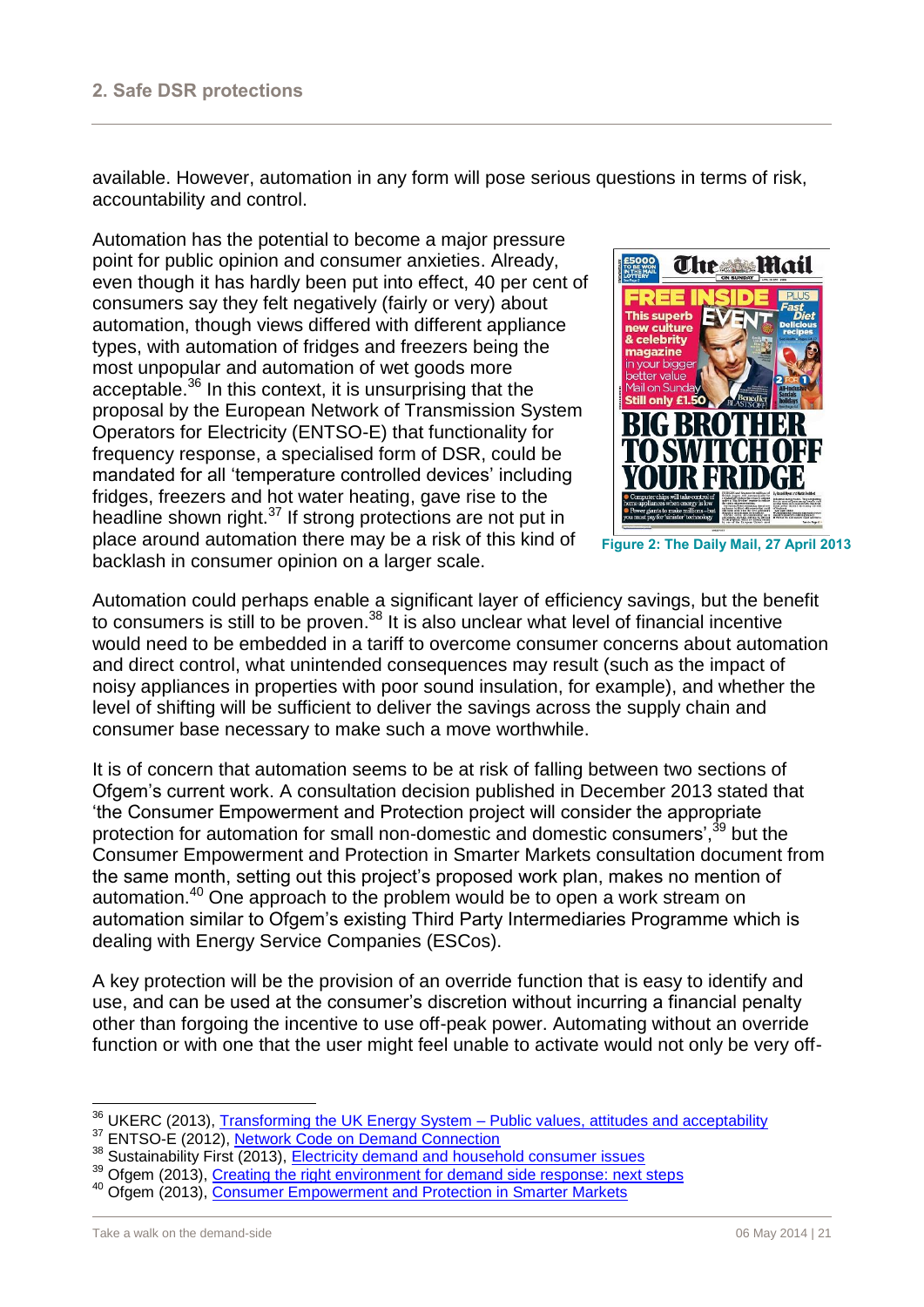putting for consumers, but could also in some cases pose serious risks to health and wellbeing, as discussed above.

An objection might be raised that this will limit the effectiveness of automation, but the essential principle is that automation should be a tool to help consumers shift their usage if they wish to do so, not a way of forcing them to. The majority of automation should take place when consumers are unaware of it, but it is not yet fully understood how noticeable or disruptive automation might be. Any future models of DSR that incorporate automated load shift should work on the basis that consumers can choose to override it.

Accessibility testing should be carried out to set a minimum standard of usability for the override switch in terms of placement, design and accompanying information, similar to the usability assessment of in-home displays performed by our predecessor body Consumer Focus.<sup>41</sup> It should in addition be considered whether it is inappropriate to apply automation to certain consumer segments, to certain appliances, or to households with certain appliances.

DECC have also raised the health and safety risk that automation could pose, quoting a home safety expert from the Chief Fire Officers' Association: 'Every year we have numerous fires caused by dishwashers, washing machines and tumble driers. We would strongly advise people not to put them on when they go to bed, or before they leave the house.'<sup>42</sup>

A key area of regulation of smart appliances will be labelling, to help consumers weigh up the complicated financial decision involved in buying one. In combination with the right tariff or scheme, a smart appliance could generate substantial savings over its lifetime, but this will be hard to predict accurately. Researchers have estimated that at present adding smart capability could save as little as £10 in an appliance's lifetime, but by 2030 this could increase to £500.<sup>43</sup> This information needs to be conveyed to the consumer and this could be done much more clearly if, as previously recommended by Consumer Focus, product energy labels included an appliance's running costs.<sup>44</sup> In the case of smart appliances, a rough guide to expected savings could be added.

**Recommendation 6: product standards should ensure that any automated appliance is safety tested, has an easy to use, free override and is clearly labelled with running costs and an estimate of possible savings.**

#### <span id="page-22-0"></span>**Energy services**

l

Like automation, Energy Service Companies (ESCos) may come to play an increasingly important role in helping consumers engage with DSR. On the larger industrial and

<sup>43</sup> IEEEE (2013), **Economic and Environmental Benefits of Dynamic Demand in Providing Frequency [Regulation](http://ieeexplore.ieee.org/xpl/articleDetails.jsp?arnumber=6578160)** 

<sup>&</sup>lt;sup>41</sup> Consumer Focus (2011), Getting to grips with smart displays

<sup>42</sup> DECC/DEFRA (2014), [Powering the Nation 2: Electricity use in homes, and how to reduce it](https://www.gov.uk/government/uploads/system/uploads/attachment_data/file/325741/Powering_the_Nation_2_260614.pdf)

<sup>44</sup> Consumer Focus (2012), [Under the Influence?: Consumer attitudes to buying appliances and energy](http://www.consumerfocus.org.uk/files/2012/12/Under-the-influence.pdf)  [labels](http://www.consumerfocus.org.uk/files/2012/12/Under-the-influence.pdf)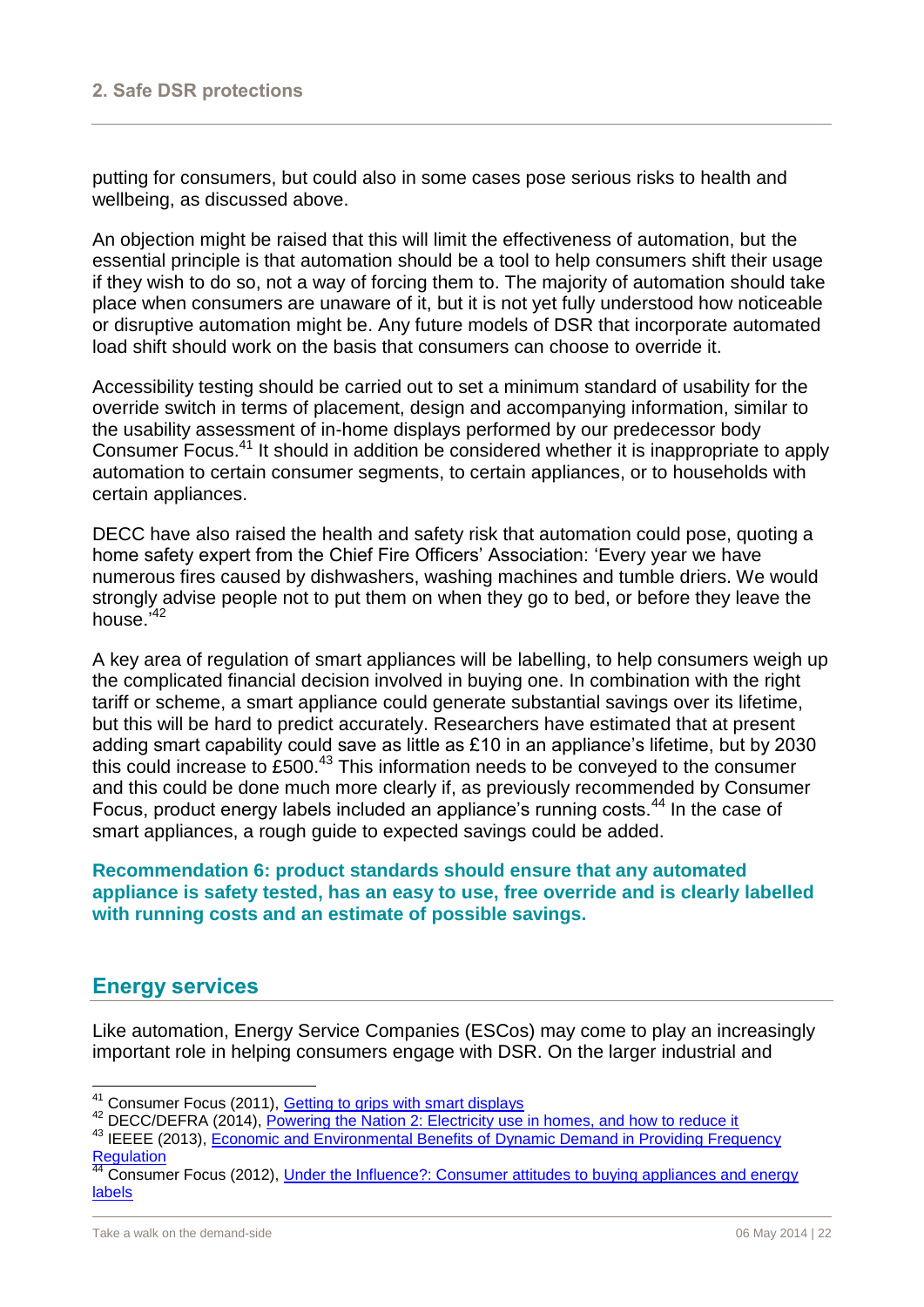commercial scale, several ESCos already participate by aggregating consumers' DSR actions, interpreting their data and advising on the best options. If the market for these services expanded to the domestic and small business level, consumers could benefit from a similar deal.

Our full views regarding the regulation of ESCos are set out in the response to Ofgem's consultation on third party intermediaries by our predecessor body Consumer Futures, which explains that 'our preference is for an Ofgem-run accreditation scheme for TPIs accompanied by a new licence requirement on suppliers that obliges them to only deal with accredited providers'.<sup>45</sup> The accreditation scheme should be linked, at least in terms of branding, to a single badge of trust for energy efficient appliances and housing, to enable clear consumer messaging on who to trust.

The combined factors of ESCos and automation playing an increasing part in DSR may pose a risk to accountability, if consumers entering into arrangements with multiple parties for their DSR services. Clear lines of accountability need to be drawn in these situations, from a legal, operational and communications perspective. If for example a smart appliance manufacturer provides a fridge through partnership with a supplier, and it is automated by an aggregator according to calls for DSR from a DNO, then:

- It should be clear to the consumer who to contact in the event of a malfunction or billing query. There should ideally be a single point of contact rather than different ones depending on the nature of the problem, and this should be advertised from an early stage of the arrangement.
- It should be agreed between all parties who will be responsible for each eventuality of fault repair and maintenance, and DECC, Ofgem, consumer groups and potentially other regulators (such as Ofcom or the Information Commissioner) should be responsible for stress testing this accountability and ensuring that there are no cracks.
- There may be a legal question of liability if, for example, an error somewhere along the chain leads the fridge to be turned up instead of down when prices are high, to be turned off and not turned on again, or to have its life shortened.

It is impossible to foresee the full range of complex contractual situations that may arise. The regulator will need to consider in detail the balance of costs and benefits, and the risks and opportunities for all parties. This is preferable to leaving a system to develop that might later take much longer to untangle at a later stage, at a cost to consumers.

#### **Recommendation 7: Ofgem should implement an accreditation scheme for third party DSR providers and consider a framework for accountability when multiple parties are involved in a consumer's DSR.**

 $\overline{a}$ 

<sup>&</sup>lt;sup>45</sup> Consumer Futures (2013), Response to Third Party Intermediaries: exploration of market issues and [options consultation.](https://www.ofgem.gov.uk/ofgem-publications/83746/consumerfutures.pdf)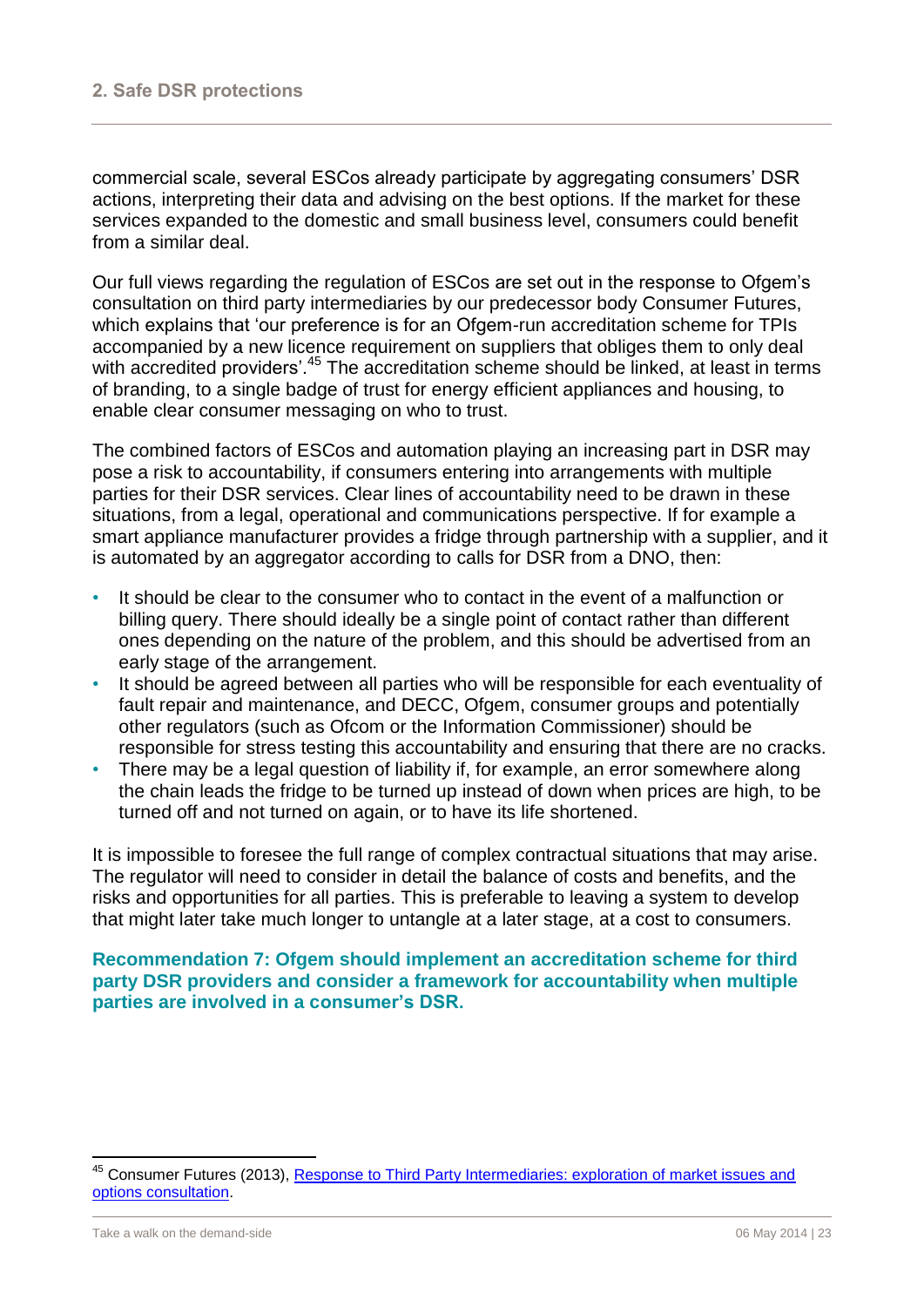## <span id="page-24-0"></span>**Limits on liability**

Alongside the most basic risks of DSR – that consumers could be left without an electricity supply, without control over their own appliances or without accountability from their service providers – some forms of DSR might also expose consumers to high financial risk. In theory, DSR should lead to lower bills not higher, since the principle is to reward load shifting rather than penalise the status quo. However, most price-based systems would bring a risk that participating consumers who failed to shift their load sufficiently would in fact end up paying more than they would otherwise. This has already been seen with the experience of the 38 per cent of consumers on Economy 7 with no way to benefit from it, and the 40 per cent of participants in the Consumer-Led Network Revolution ToU trial who paid more than with a standard tariff.<sup>46</sup>

However, given that DSR is supposed to save money in the system overall, why should some consumers have to pay more for it? In theory, it should not be necessary for DSR schemes to create winners and losers among its participants (though there could be a knock-on effect on non-participants, discussed below). If 'winners' are those who are rewarded for successfully providing response, then the value of the reward should be covered by the value created by the response, a win-win situation. Some trials have been designed to be 'revenue neutral', meaning that some participants are charged more to balance the loss of revenue from those who save, $47$  but if DSR is effective in creating cost savings then revenue neutrality in this limited sense should no longer be necessary. Therefore, it should be possible to seek innovative protection measures to limit the financial liability faced by participants who fail to shift their load sufficiently.

This would be particularly needed in any scheme based on critical peak pricing, in which a particularly high cost would apply during certain occasional periods, for example following a network fault or during a winter evening peak. This would mean that consumers who could not respond to the signal, or failed to notice it, would be liable to pay an extremely high cost. Consumers might enter into this kind of agreement without fully understanding the risk or considering the potentially unlimited liability they could face. The gains that could be shared from this kind of scheme (as opposed to another DSR offer) would have to be very great to justify this kind of risk.

Options for limiting liability are diverse, but could include:

- Capping bills, and possibly shifting consumers to a different tariff if the cap is exceeded.
- Setting a maximum differential between high and low prices rates.
- Introducing financial incentives at peak times as a rebate rather than a charge.
- Having a contract for flexibility separate from the main supply contract, so that the consumer is rewarded for their response relative to a baseline load.

Consumer Focus (2012), From devotees to the disengaged: A summary of research into energy [consumers' experiences of Time of Use tariffs and Consumer Focus's recommendations;](http://www.consumerfocus.org.uk/files/2012/09/From-devotees-to-the-disengaged.pdf) Customer-Led Network Revolution (2014), [Progress Report 7](http://www.networkrevolution.co.uk/wp-content/uploads/2014/07/CLNR-Progress-Report-7-New-links-.pdf)

For example the **Electricity Smart Metering Customer Behaviour Trials carried out by the Commission for** Energy Regulation in Ireland.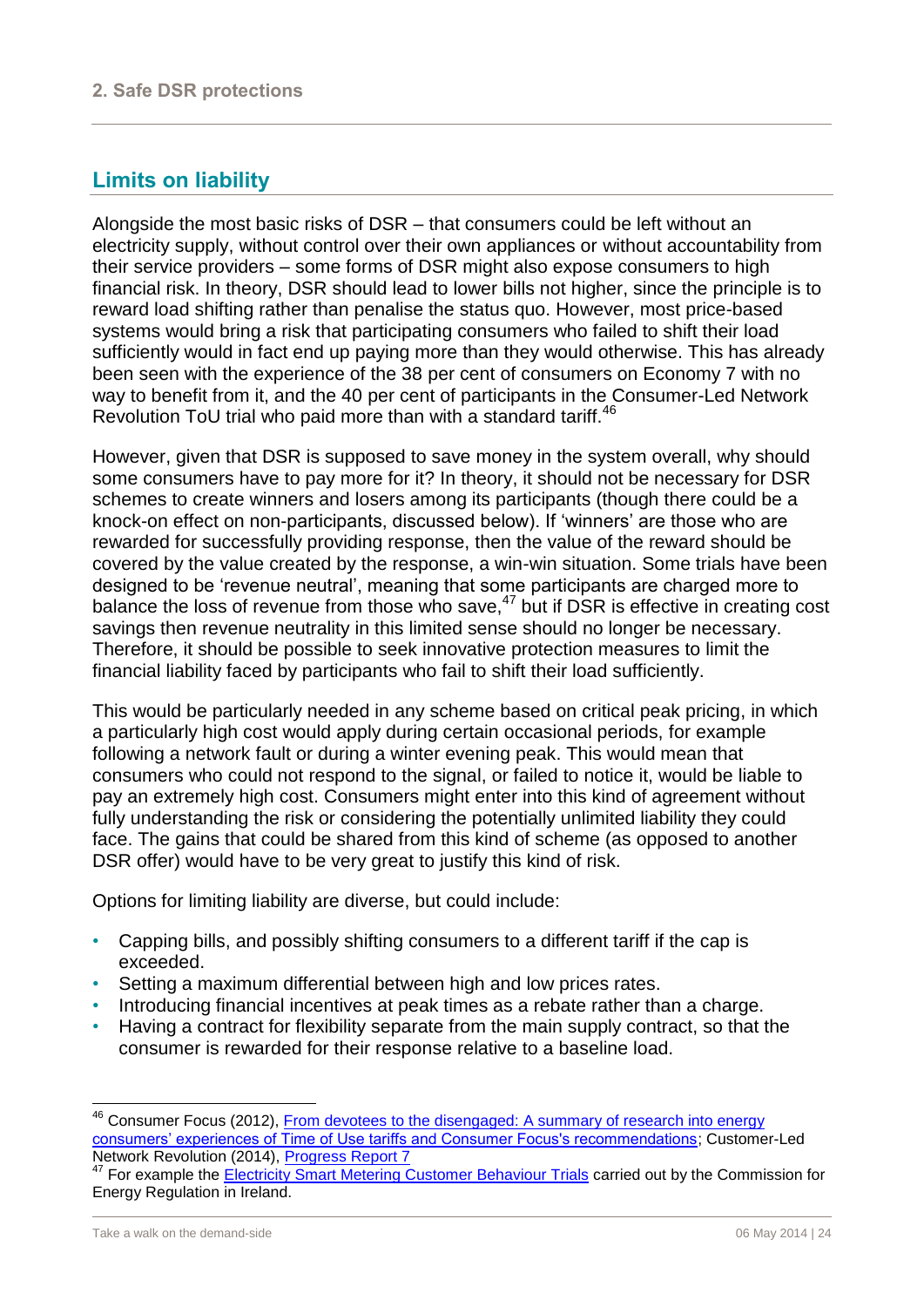• 'Shadow billing', as in the ToU trial in the Customer-Led Network Revolution, where consumers in effect pay either a ToU rate or a non-ToU rate in each period, whichever is lower.<sup>48</sup>

**Recommendation 8: industry and Ofgem should investigate feasible models for limiting financial liability for DSR participants.**

## <span id="page-25-0"></span>**Switching and interoperability**

The ability to switch easily between tariffs will be particularly important to the effective operation of a DSR market because consumers will need to have the ability to explore the unknown territory of new kinds of tariff freely and with confidence. The roll-out of smart meters should in fact make switching easier than ever before. However, the new complexities of DSR could pose barriers to switching, whether on a technical or a commercial basis, which need to be mitigated.

It is worrying that suppliers (or whichever party is making a DSR offer) could in fact have an incentive to make switching difficult, since this would secure a shift in load even if contrary to consumers' preferences. It is essential that consumers are able to experiment so as to test out how much a given behaviour change is worth to them. If locked in to a tariff they might end up having to shift usage even if they decide the resultant savings are not worth it – which would benefit the supplier, but be a detriment to the consumer and to DSR's reputation in the long term.

There is a still a risk that some smart appliances might not be fully interoperable. Because the exact design of the Home Area Network (HAN) is not specified in the first version of the Smart Metering Equipment Technical Specifications (SMETS1), it may be the case that some appliances which connect to it will work with the SMETS1 smart meters installed by some suppliers but not by others. This might mean that a consumer who had invested in an expensive smart appliance that only worked with their current supplier's SMETS1 smart meter could be left feeling they are unable to switch. Likewise, if a smart appliance was controlled not through the standard smart metering communication network but through broadband (connecting to the smart meter through a Consumer Access Device (CAD)) then it would be possible for this appliance to be made compatible with the systems of only one supplier, again impeding switching. Product regulation might play a part in ensuring smart appliances are as fully interoperable as possible, and that any possible lack of interoperability is made clear at the point of sale, for example by a 'smart grid ready' logo or similar.

The potential involvement of ESCos may add a new element of complexity to switching. In future there may need to be a parallel consideration of switching between ESCos. In the shorter term, however, ESCos may need to enter into agreements with suppliers in order to gain the necessary access to a consumer's smart meter (because current security arrangements make it impossible for anyone except the supplier to access the appliance automation functionality built into smart meters). A consumer must be able to

<sup>&</sup>lt;sup>48</sup> Customer-Led Network Revolution (2014), [Progress Report 7](http://www.networkrevolution.co.uk/wp-content/uploads/2014/07/CLNR-Progress-Report-7-New-links-.pdf)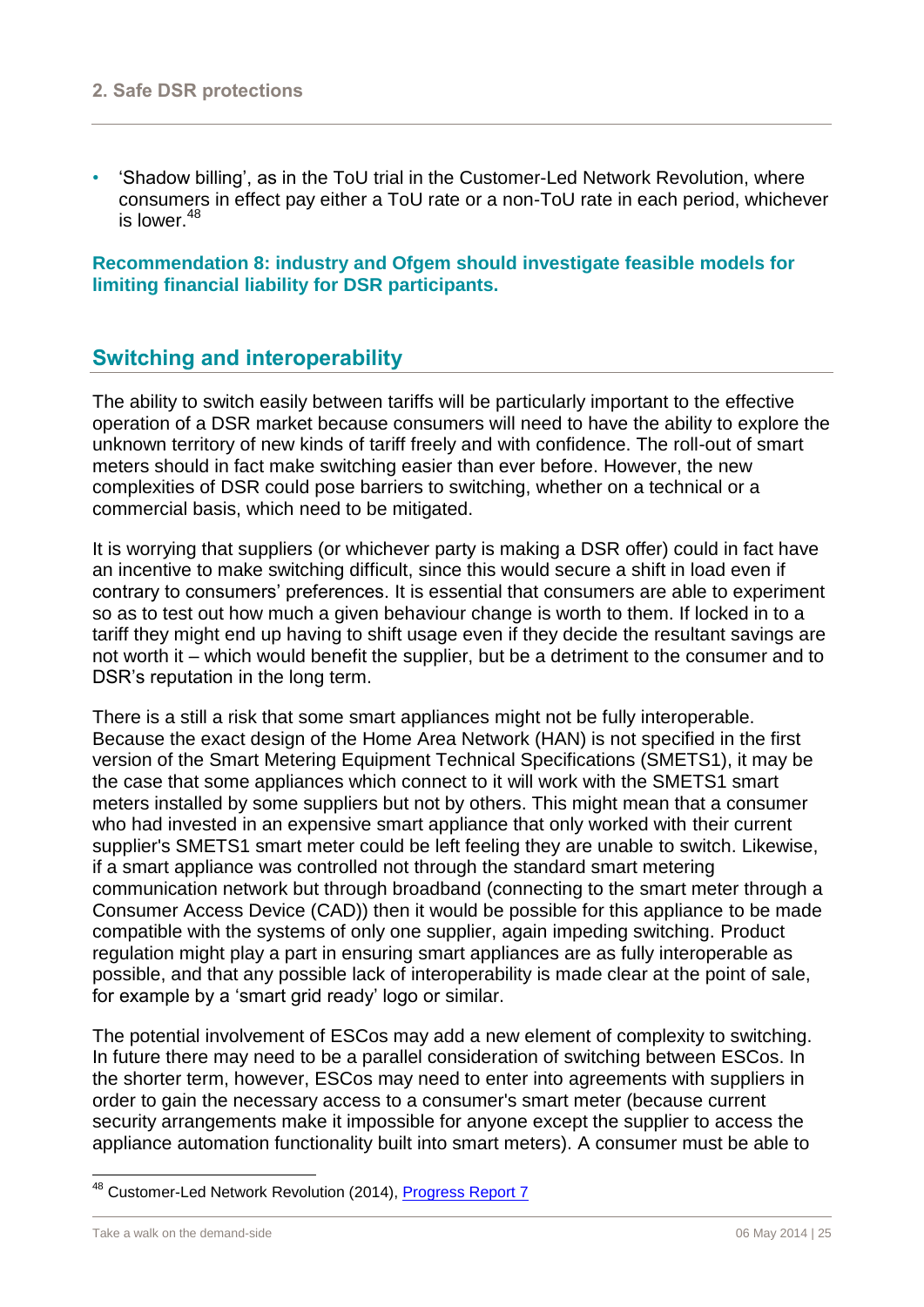switch supplier but keep the same ESCo, which would require one supplier to transfer the ESCo contract smoothly to the other.

A further barrier to switching might be posed if in future energy companies offer some form of equipment (appliances, monitors, controls etc.) with their tariff or service, to be paid for on a similar principle to the Green Deal's 'golden rule' – that is, using some or all of the savings attributable to that equipment. This model would have certain advantages, in that it would overcome the barrier of the upfront cost of DSR-ready appliances and devices.

However, in addition to practical difficulties around estimating savings in advance, attributing them during the payback period and preventing mis-selling, this might lock consumers in to a tariff for an unacceptable period. In the Green Deal the 'golden rule' is based on the concept that the customer never loses out because payments are offset against savings, and consumers can continue to pay off the debt if they switch energy provider because they will continue to make savings. In the context of DSR-ready appliances, on the other hand, the savings might be dependent on a ToU tariff, possibly of a kind that only one supplier offered, and therefore there would be no means of paying off the debt if the consumer switched.

It should also be considered that the Standard Licence Conditions require that any bundled offer available to one consumer must be available to all, which would mean that suppliers could effectively be in the position of offering expensive products to consumers with no guarantee they would be able to benefit from them or be able to pay.<sup>49</sup>

**Recommendation 9: Ofgem should ensure consumers are not locked into DSR schemes by bundled appliance offers or interoperability issues.**

<sup>49</sup> Licence condition 22B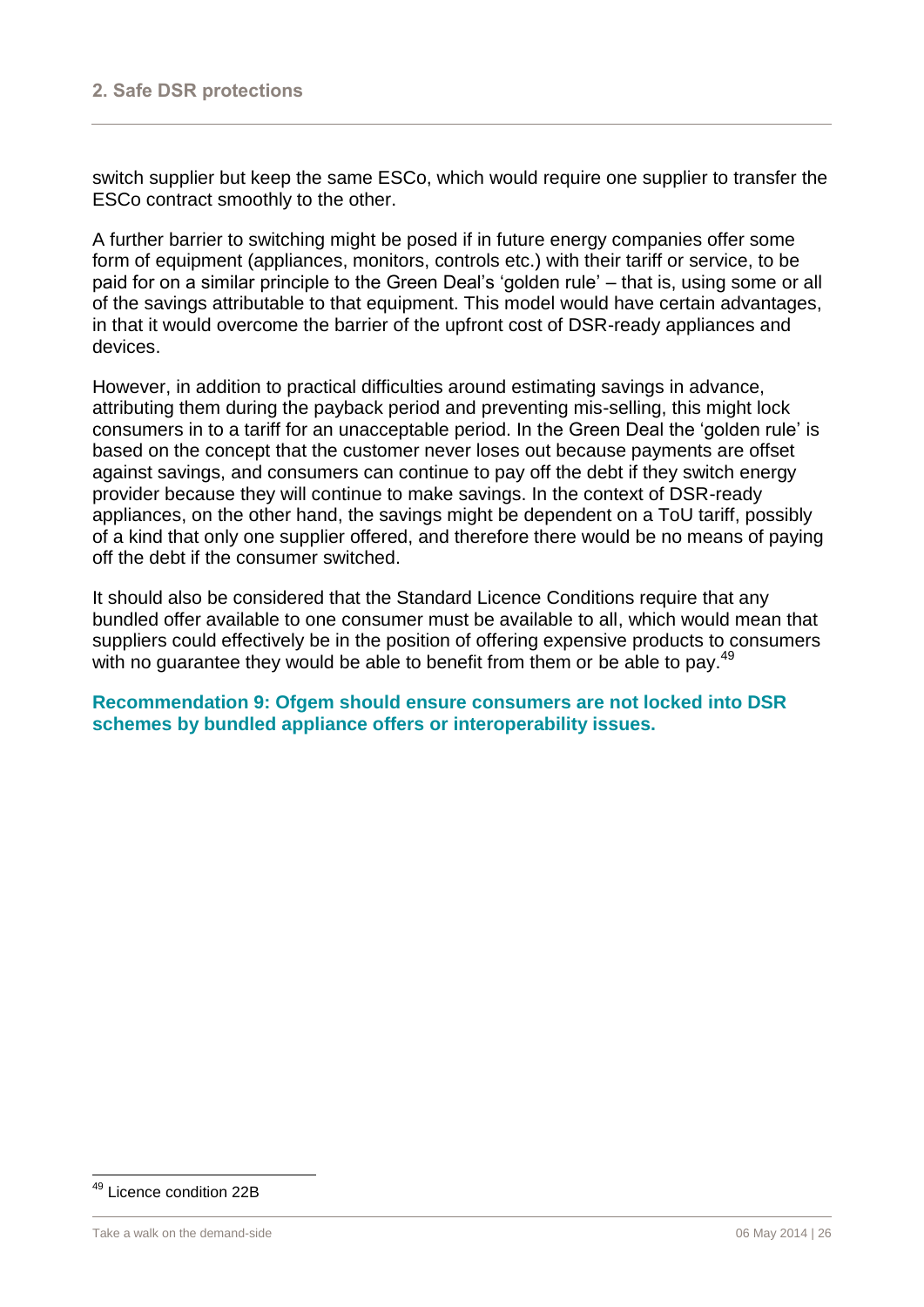# <span id="page-27-0"></span>**3. Fair distribution of benefits**

If successfully implemented, DSR could create significant efficiency savings in the electricity system. One question this raises is how will these be passed through to consumers in a fair and equitable way? Those consumers who take part directly in DSR can expect to be rewarded for the efforts they make to change their behaviour, but initially at least this is likely only to constitute a minority of more engaged consumers. If savings are never passed beyond this group and the energy companies, DSR could lead to a twotier electricity market, where those with the time and resources to take part pay less and the rest end up paying more.

In terms of timescale, the distributional impact of DSR will probably be slower to unfold than the establishment of measures to ensure that it is accessible and safe. It may be several years before the effect of DSR is felt on a national scale, and therefore before it could have serious implications for the fairness of the energy market. Issues of accessibility and protection from risk, on the other hand, will be relevant on an individual scale as soon as DSR offers become available. Nonetheless, it is essential that policy makers and industry look ahead now to consider what the medium-term distributional effects of DSR might be.

Valuable work is already being done on distributional impact of DSR and the channels through which savings will find their way back to consumers, by the Smart Grids Forum and others. This work should be carried through and the conclusions it reaches should be a cornerstone of DSR policy, if DSR is to become not just a viable business model but actually beneficial to society. Furthermore, consideration should be given not only to consumers who take part in DSR but also to the unintended consequences it could have for those who do not.

# **What if…**

…I am an older person with poor health who is generally house-bound. I can make few changes to how much electricity I use, or how I use it. I hear on the news that other people are paying lower prices through new schemes and technology, but my bills keep going up. I already spend a lot on energy because my house is not connected to the gas mains, and now it is being suggested that I should pay even more to reflect my network charges and Government-imposed levies. I have called my supplier to complain, but their only suggestion was that I move to a time-of-use tariff. How can the impact of DSR be made fair to me?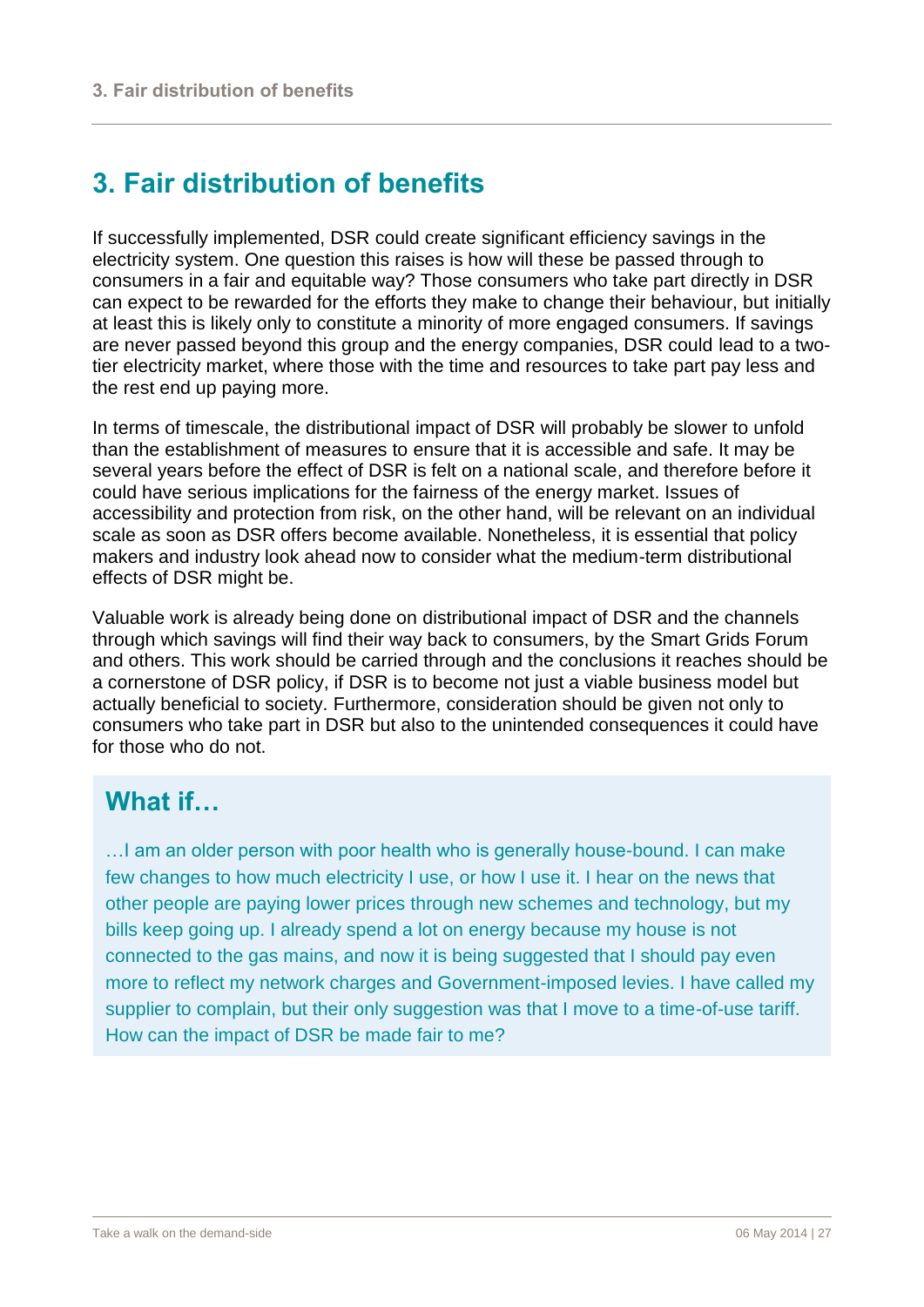## <span id="page-28-0"></span>**Distributional impact of DSR**

In its latest impact assessment of the smart meter roll-out, DECC estimates that 20 per cent of consumers might be on some form of DSR tariff by 2020.<sup>50</sup> There is necessarily a wide margin for error in this estimate, and DECC do not make any prediction on the demographic, but from past experience it appears likely that these early adopters of DSR will be disproportionately constituted of more engaged consumers. Those who are better equipped to engage with complex tariff choices, have higher demand and more flexibility to change their demand habits, and are more likely to have the disposable income to buy smart appliances will be more likely to try and to benefit from DSR.

Evidence is already emerging on this effect. A report from one of the largest consumer trials of DSR found that 'higher income groups are more flexible than lower income groups – with high-income groups consistently reducing evening peak consumption more than medium-income groups and in turn, medium groups reducing their peak consumption by more than low-income groups.<sup>'51</sup> On the other hand, research in the US has suggested that low-income consumers will actually be better placed to benefit from ToU because of their flatter load profile.<sup>52</sup> Even if this is the case, however, there is a risk that this group might be less keen to experiment with DSR so a small engaged minority might gain at the expense of those who are not early adopters.

To explore this further, a thorough distributional analysis of the impacts of DSR should be completed. Work on this has already been begun by the Centre for Sustainable Energy's recent report to Ofgem on the possible impact of ToU tariffs, but this assessment does not consider social characteristics or behavioural trends.<sup>53</sup> The data on which the report is based, from the Energy Demand Research Project, would be sufficient to at least begin an analysis of these questions using postcode level classification.

When considering how to make DSR more equitable, it may be useful to look at the situation in countries where the smart grid is further developed. In the US, for instance, the Smart Grids Consumer Collaborative has recently published a report on the smart grid's impact on low income consumers. The findings were that those with low incomes received substantially less benefit from the smart grid and associated offers, due to:

- A lack of educational outreach.
- Too much reliance on engagement through the internet, which not all consumers are happy to use or have access to.
- Too little consideration to the disproportionately high number of low income consumers (here as in the US) in rented accommodation, which may impede them from adopting the energy efficient products or services that might be a part of some DSR offers.
- Too little engagement with older people.<sup>54</sup>

<sup>53</sup> CSE (2014), [Investigating the potential impacts of Time of Use tariffs on domestic electricity customers](https://www.ofgem.gov.uk/ofgem-publications/87361/toutariffsandclustering-reportvfinal160414.pdf)

 $\overline{a}$ 

<sup>&</sup>lt;sup>50</sup> DECC (2014), [Smart meter roll-out for the domestic and small and medium non-domestic sectors \(GB\)](https://www.gov.uk/government/uploads/system/uploads/attachment_data/file/276656/smart_meter_roll_out_for_the_domestic_and_small_and_medium_and_non_domestic_sectors.pdf) 51 Customer-Led Network Revolution (2014), [Durham University Social Science Research](https://admin.networkrevolution.co.uk/Content/Uploaded/Downloads/a02e7e1d-6d56-4da9-bb50-89320b2d6c1c.pdf)

<sup>52</sup> Institute for Electric Efficiency (2010), [The Impact of Dynamic Pricing](http://www.edisonfoundation.net/iee/Documents/IEE_LowIncomeDynamicPricing_0910.pdf) on Low Income Customers

<sup>&</sup>lt;sup>54</sup> Smart Grid Consumer Collaborative (2014), [Spotlight on low-income consumers II](http://smartgridcc.org/wp-content/uploads/2014/05/Spotlight-4.10-non-member-summary.pdf)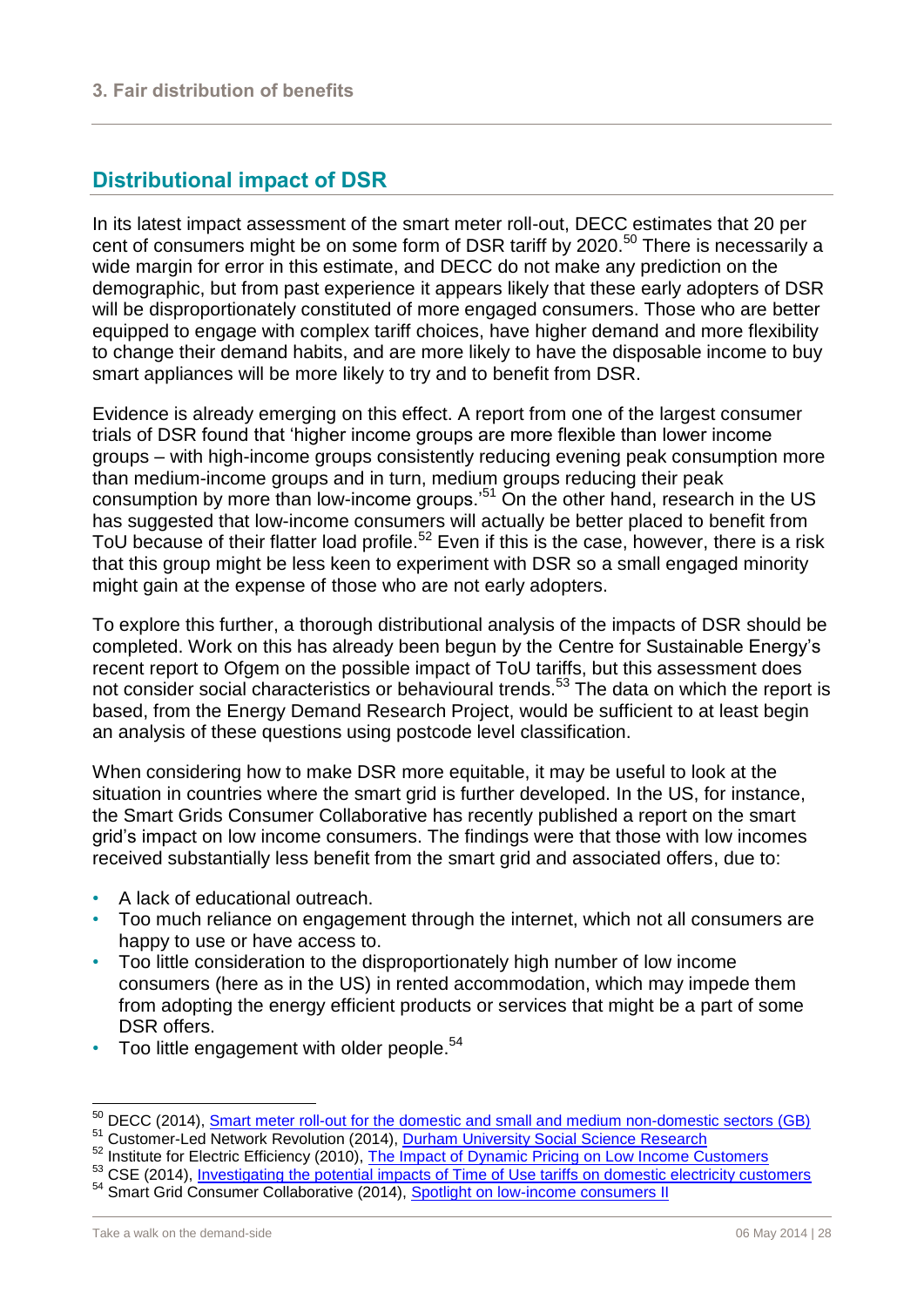The report calls for 'a two-pronged approach to bringing low income consumers into the new world of energy efficiency technology, one for the more digitally/technologically savvy and another for often older, "analog" consumers who can and will not be reached in the same way as the majority of those in younger age groups.' It also calls for greater efforts to be made to empower people living in rented accommodation to take control of their usage through DSR, particularly relevant in the light of the increasing number of consumers living in insecure rented accommodation in this country.

The first priority for vulnerable consumers is to ensure that they are protected from unsuitable DSR offers, but secondary to this is enabling different groups of vulnerable consumers to take advantage of DSR if it is shown to be beneficial. The former is a more immediate concern, while the latter should be developed over the next few years if the value of DSR is proven. In due course, it might be appropriate for particular strategies on engagement, information and the details of DSR schemes to be adapted to accommodate the different needs of groups including:

- Older people.
- Low-income and fuel poor households.
- People with disabilities.
- People who do not use the internet.
- People who speak little or no English.
- Renters.
- Families with young children.

The first step will be to analyse how these groups are affected by DSR. Trials such as UK Power Networks' forthcoming Vulnerable Customers and Energy Efficiency project will be useful in this respect,<sup>55</sup> but more research and development funding may be needed in this area. Through research and targeted regulation, first and foremost, vulnerable consumers should not be made be worse off by DSR, but they should also be empowered to participate if benefits are proven.

#### **Recommendation 10: Ofgem should complete a distributional impact assessment of DSR to examine what measures are needed for vulnerable consumers groups engaging in DSR.**

## <span id="page-29-0"></span>**Delivering benefits**

If and when savings are made from DSR, these savings should be passed back to consumers. But the commercial details of how this will work are hard to foresee, and it is unclear when savings would start to appear, what their scale would be, and how they would be split between those consumers who were directly rewarded for participating in DSR and those who were not.

This process will operate differently depending on which party turns out to be best placed to realise DSR's potential savings.

<sup>&</sup>lt;sup>55</sup> UK Power Networks (2014), [Vulnerable Customers and Energy Efficiency overview](http://innovation.ukpowernetworks.co.uk/innovation/en/Projects/tier-2-projects/Vulnerable-Customers-and-Energy-Efficiency/Project-Documents/Overview+Vulnerable+Customers+and+Energy+Efficiency-+Jan+2014.pdf)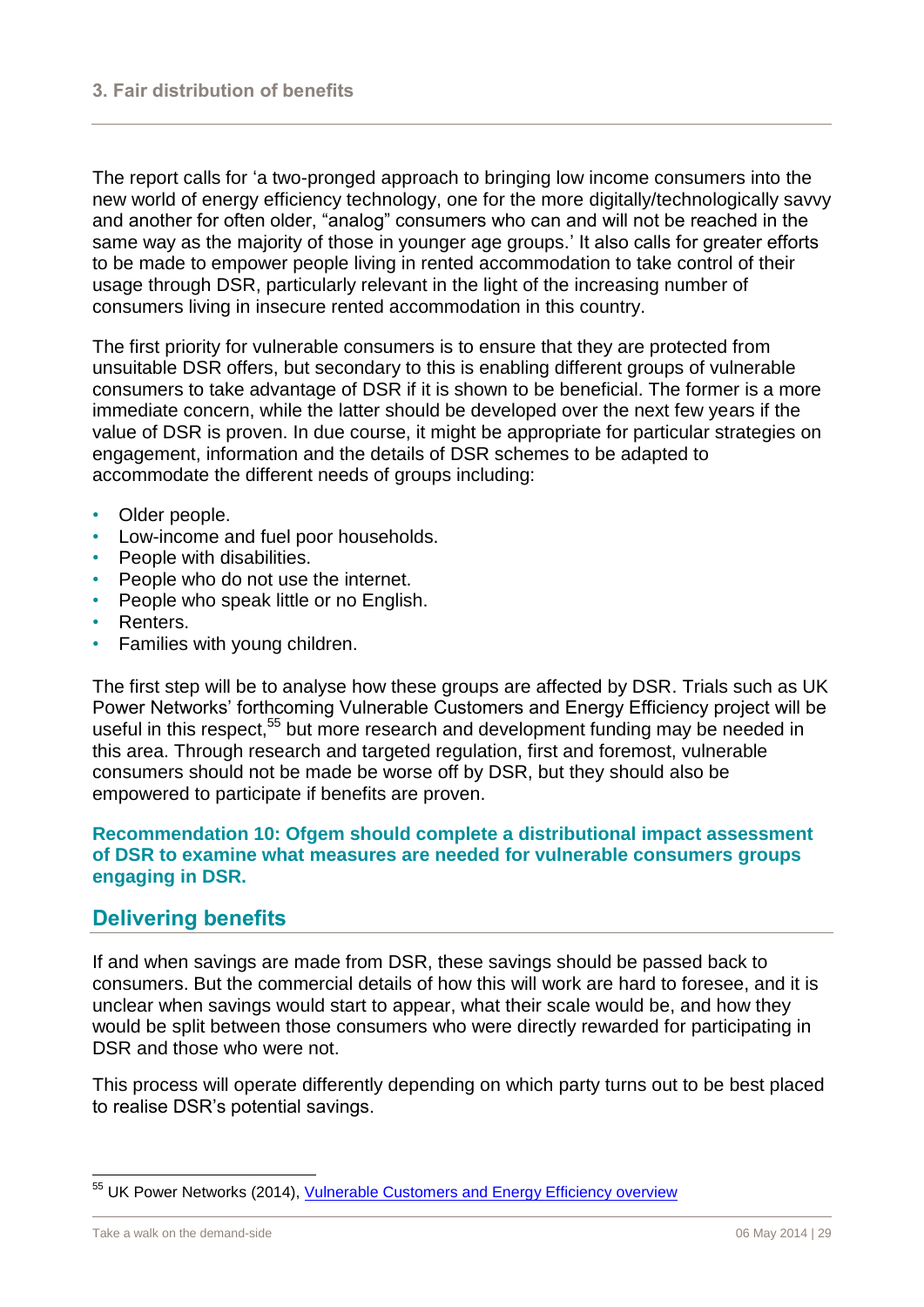- If it is suppliers, competition should mean that savings would be passed through as cheaper tariffs, but there is no guarantee that this would extend beyond the participants – who in any case would need rebalanced tariffs to incentivise their behaviour change in the first place. One account would be that in a supplier-led version of DSR, savings in the wholesale price of energy would be used to incentivise participants while savings from avoided generation costs would be passed to all customers, but these assumptions are still to be tested.
- If it is networks or the system operator, savings should be captured by the price control, but it is unclear whether they would be passed through in the current or the next price control period, nor what would set an appropriate margin for the networks. A price signal would still be needed for participating consumers. Avoided costs might be highly regionally specific, but it would be unfair if this accentuated a postcode lottery for network charges.

Work is being carried out by the Smart Grid Forum and others to understand how these savings will be distributed in practice, and modifications may be needed to future price controls or market arrangements in order to optimise the outcome.

In the short term, one area where it may be possible to realise benefits is in ensuring that consumers who are already on some form of ToU scheme such as Economy 7 or RTS are provided with effective and well-designed routes to transition into next-generation DSR if they wish to. Many of these schemes are out-dated and inefficient, and consumers who already have the capacity to store heat or hot water, and are already accustomed to the principle of DSR, may be particularly well-placed to benefit from new smart schemes. Further work is needed to explore the scope for transition and updating in these areas.

There are important also dependencies between the benefits from DSR and other policy on energy efficiency. Both the effectiveness and the fairness of DSR will be much greater if combined with improved measures on demand reduction. One of the main forms of DSR action open to consumers is shifting heating times, but this is only feasible where heat can be stored in the form of thermal mass in storage heaters, well-insulated homes or hot water storage. It is also essential that consumers have a fully functioning set of heating controls. Situating DSR in a broader policy context that also includes improved insulation, better appliance efficiency, better heating controls and improved trust of energy companies will maximise benefits and ensure that all consumers are better placed to take part.

**Recommendation 11: industry parties should explore forms of DSR with clear and immediate benefits to consumers based on existing thermal storage and energy efficiency initiatives.**

#### <span id="page-30-0"></span>**Left-behind consumers**

In the near future, new forms of DSR may only appeal to a minority of consumers but it could have wider implications for the majority. Some may be positive, such as lower bills if the cost of investment in peak generation capacity is avoided. At the same time, system changes triggered by DSR could lead to more variable, unpredictable prices, and change even non-participating consumers' relationships with energy companies.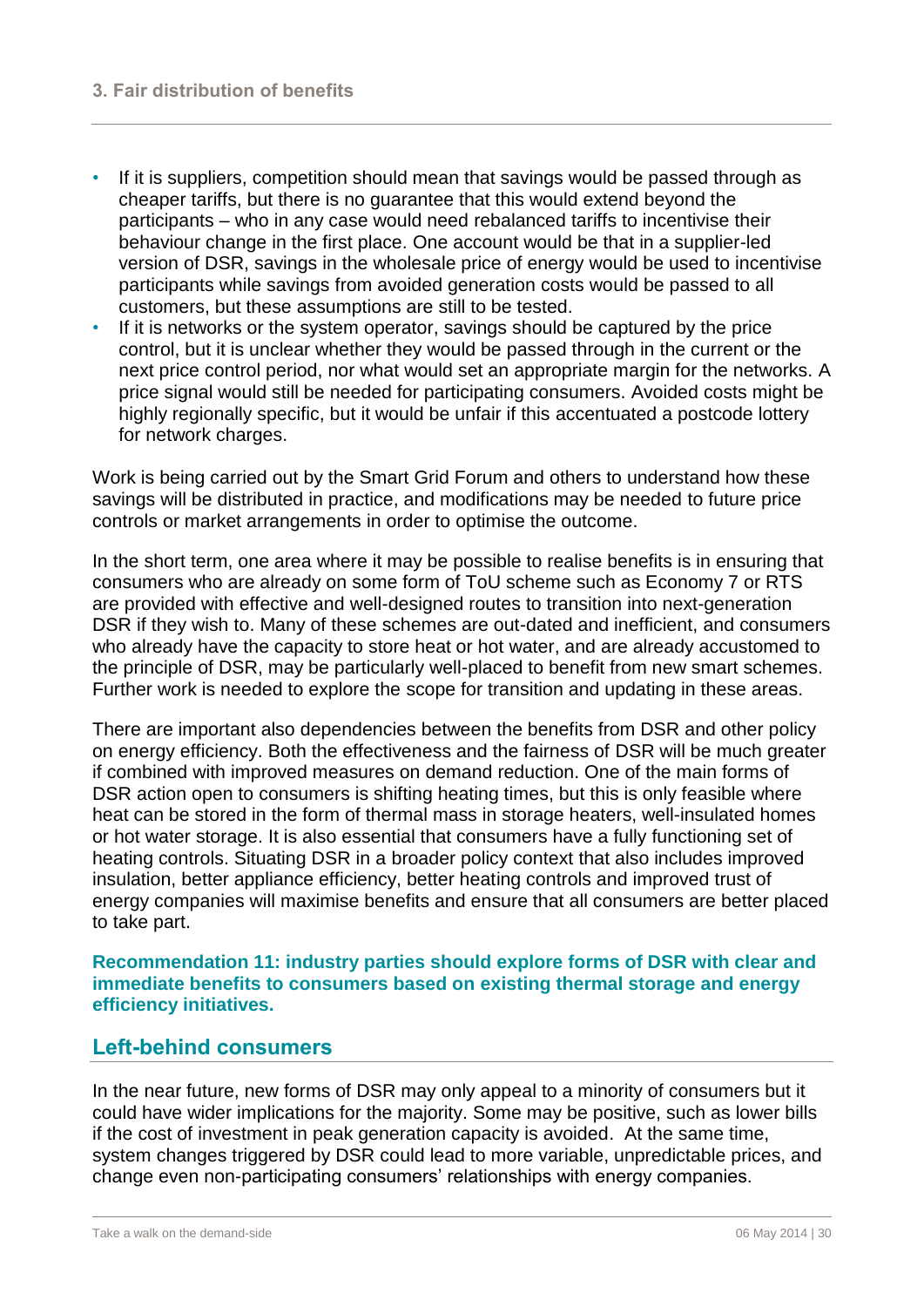One potential consequence of DSR arrangements might be the introduction of greater cost reflectivity in electricity pricing for all consumers (instead of the specific cost reflectivity contained in a ToU tariff). This would have high cost in terms of fairness, since any increase in reflectivity is likely to come at the expense of socialisation of costs. For example, it has been suggested that in future some or all of the network cost element of an electricity bill could be passed through to the consumer, rather than being spread evenly between consumers in a given area as at present. If this happened, the regional disparity in the cost of electricity, which exists already, could be greatly increased. Consumers in remote rural areas are already penalised by often being off-gas and often having houses that are harder to heat, and any measure that increased cost reflectivity across the board would exacerbate this inequality. Other proposals would see the cost of government levies being placed disproportionately on on-peak times, but this should not be allowed to lead to all consumers being effectively forced to participate in DSR.

Even if price reflectivity was introduced through voluntary schemes, non-participating consumers could be adversely affected. Those who can save money by switching to more cost-reflective tariffs would clearly be likely to do so in disproportionate numbers.<sup>56</sup> In the short term, if households who switch to ToU tariffs on average save money by doing so, the supplier is likely to face a loss of revenue unless they balance it by increasing their margins on those households not on ToU tariffs – which they might feel they can do with impunity, since these are more likely to be 'sticky' customers. In the long term, efficiency savings from DSR should cover this loss of revenue, but it is not known how long this will take, nor how the consumers who have lost out by it can be reimbursed. Even an opt-in system of greater price reflectivity would therefore have a potential 'seesaw' effect for those who do not opt in, which must be considered by policy makers.

Apart from financial considerations, there is also a more general risk that if DSR turns out to be valuable to suppliers, they will have more incentive to attract and keep customers who are willing to participate. Customers who remain on non-ToU tariffs may end up with second-class customer service, or be offered less attractive tariffs to encourage them to take part in DSR. There should be no possibility of DSR creating a two-tier electricity system, and Ofgem should guard against declining standards of service for nonparticipants.

Although suppliers may emerge who are DSR specialists, a supplier removing all of its non-DSR tariffs might be problematic. This could result in consumers feeling forced into DSR. It would also remove a useful point of comparison: so long as a supplier offers at least one 'normal', flat-rate, evergreen tariff, that tariff could be benchmark against which consumers can could compare both the DSR offers and other suppliers. It would also mean that consumers coming to the end of a fixed term DSR tariff could not be rolled onto another with different time bands, for example. Therefore it might be advantageous to require all suppliers to offer at least one non-ToU tariff.

#### **Recommendation 12: Ofgem should in future monitor the impact of DSR for nonparticipating consumers and consider a requirement that suppliers maintain at least one non-ToU evergreen tariff.**

<sup>&</sup>lt;sup>56</sup> Sustainability First have modelled this in their paper [Electricity demand and household consumer issues.](http://www.sustainabilityfirst.org.uk/docs/2013/Sustainability%20First%20-%20Paper%208%20-%20Electricity%20demand%20and%20household%20consumer%20issues%20-%20July%202013.pdf)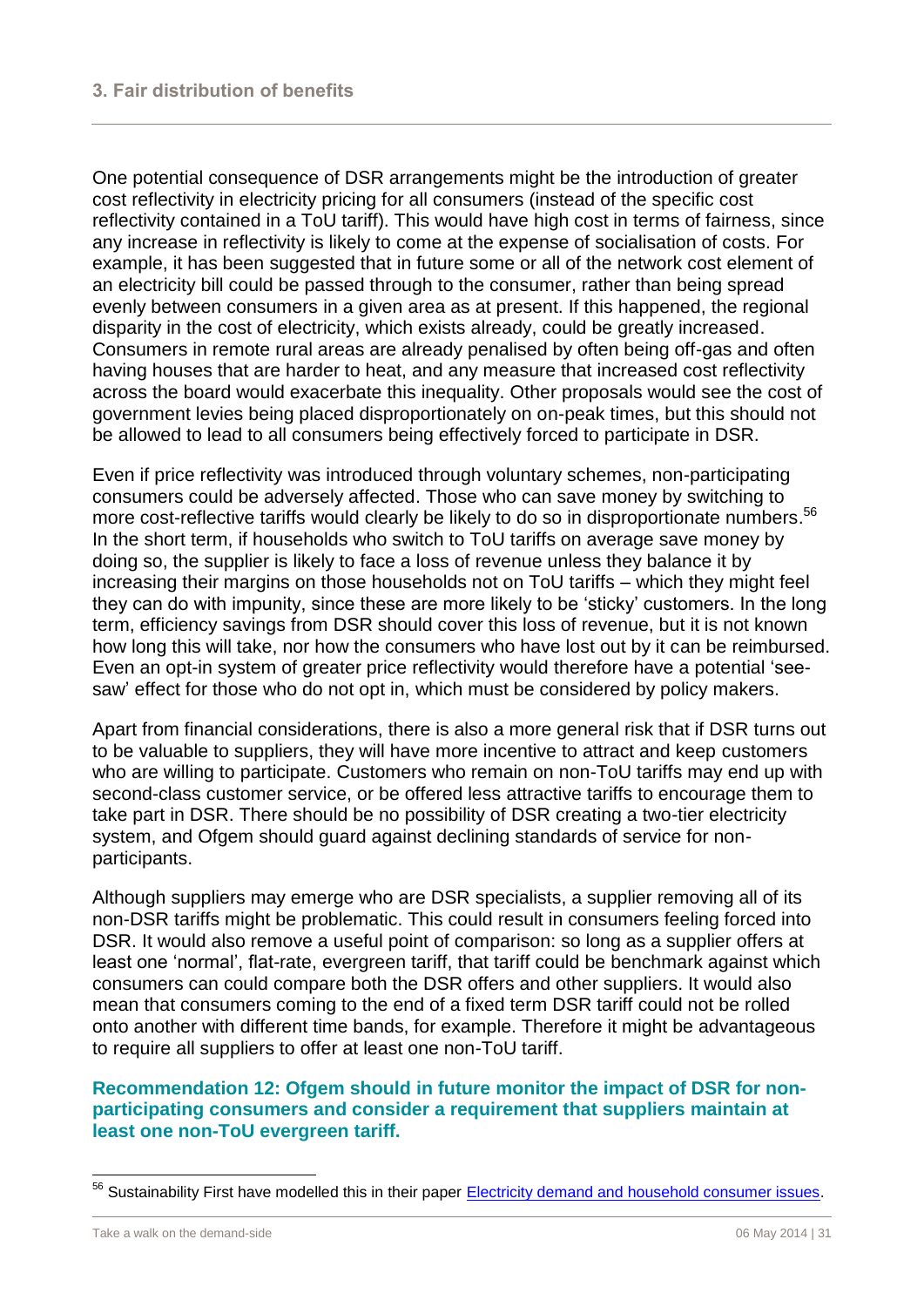# <span id="page-32-0"></span>**Glossary**

| <b>Automation (of</b><br>appliances or heating<br>systems) | When an appliance or system is controlled (either by a timer,<br>or remotely by a third party such as a supplier or network) to<br>turn on and off at certain times without intervention by the<br>consumer.                              |
|------------------------------------------------------------|-------------------------------------------------------------------------------------------------------------------------------------------------------------------------------------------------------------------------------------------|
| <b>Auxiliary Load Control</b><br><b>Switch (ALCS)</b>      | A switch built into a smart meter that can be connected to an<br>ordinary appliance or a heating system to switch it on and off<br>remotely.                                                                                              |
| <b>Critical peak pricing</b>                               | A type of demand-side response signal in which energy<br>prices are particularly high for a short period to encourage a<br>steep reduction in demand for that period.                                                                     |
| <b>Demand side response</b><br>(DSR)                       | Customers responding to a signal to change the amount of<br>energy they consume from the grid at a particular time.                                                                                                                       |
| <b>Distributed generation</b>                              | Electricity generation that is smaller-scale, and connected to<br>the distribution network. It often takes the form of renewable<br>generation.                                                                                           |
| <b>Distribution Network</b><br><b>Operator (DNO)</b>       | A company licenced to own and operate the gas or electricity<br>distribution network which connects consumers to the<br>National Grid. These operate as a regulated monopoly<br>subject to a price control.                               |
| <b>Dynamic time-of-use</b><br>tariff                       | A demand-side response tariff in which the time bands and<br>their associated prices change from one day to the next,<br>sometimes in line with real-time data. This is as distinct from<br>static ToU tariff.                            |
| <b>Energy Services</b><br><b>Company (ESCo)</b>            | A company that helps consumers manage their energy,<br>which could include finding the best deal, installing and<br>managing smart appliances or aggregating demand-side<br>response actions with other consumers.                        |
| <b>Frequency response</b>                                  | Short-term demand-side response services used by the<br>transmission network to keep the frequency of the grid at the<br>required 50Hz.                                                                                                   |
| <b>Load limiting</b>                                       | A restriction placed on the flow or amount of electricity<br>allowed to a consumer, which can be set by a smart meter.                                                                                                                    |
| <b>Load shifting</b>                                       | Movement of electricity demand from one time period to<br>another.                                                                                                                                                                        |
| <b>Low Carbon Networks</b><br><b>Fund (LCNF)</b>           | Funding available to electricity distribution networks through<br>the current network price control, DCPR5, to be used to try<br>out new technology, operating and commercial<br>arrangements.                                            |
| <b>Network price control</b>                               | The regulatory framework governing the agreement between<br>an electricity (or gas) network and the regulator Ofgem,<br>detailing how much the network can spend over a certain<br>number of years, and what it must achieve through that |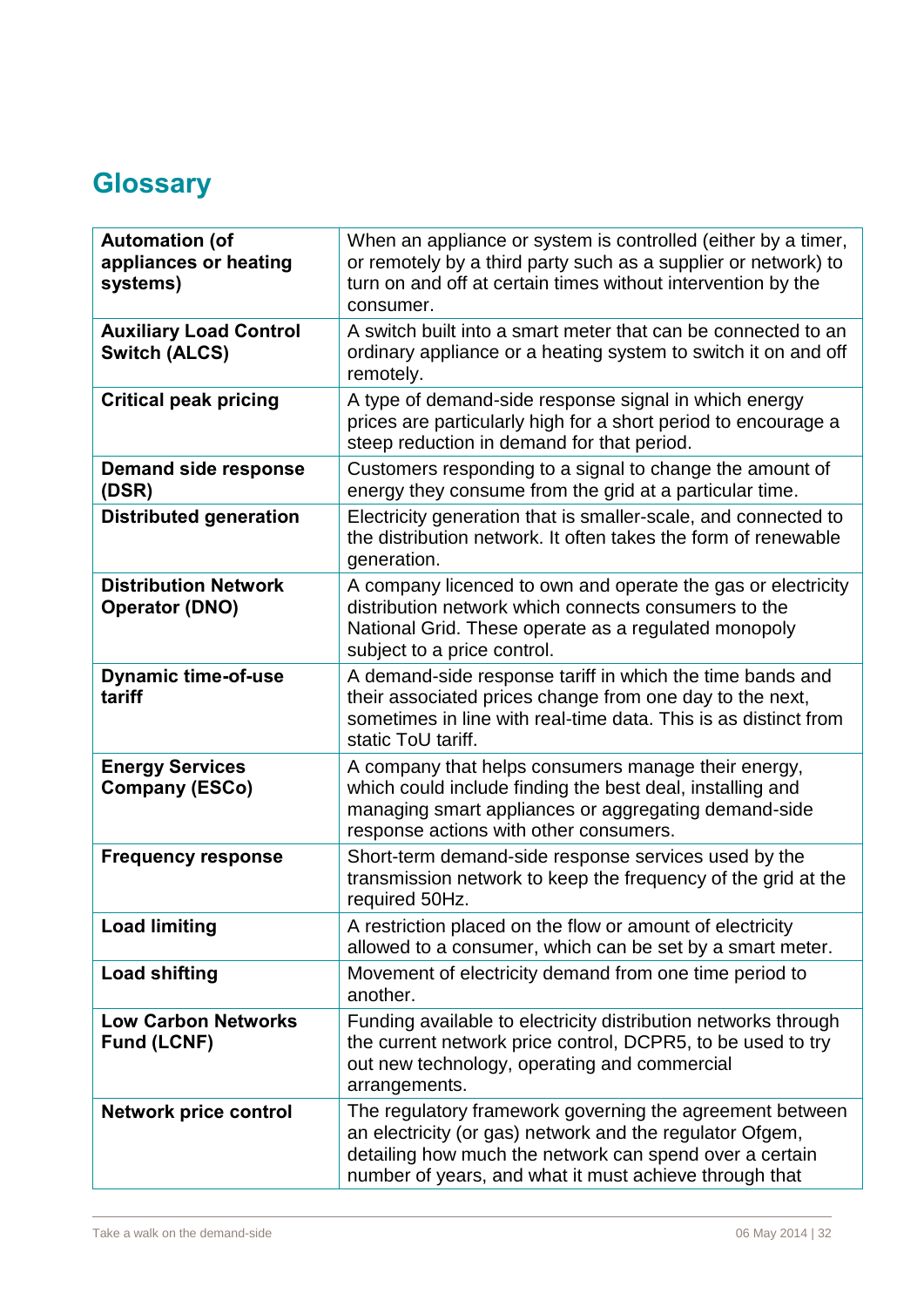|                                      | spending.                                                                                                                                                                                                                                        |
|--------------------------------------|--------------------------------------------------------------------------------------------------------------------------------------------------------------------------------------------------------------------------------------------------|
| Off-peak period                      | A period during a day, a week, or a year in which there is<br>particularly low demand for electricity.                                                                                                                                           |
| <b>Peak demand</b>                   | Electricity demand during the peak period. Or, the level of<br>demand at the point (usually within a day) when it is at its<br>very highest.                                                                                                     |
| Peak period                          | The period(s) in a day during which electricity demand is<br>higher than usual. For domestic consumers in the UK this is<br>in the early morning and early evening.                                                                              |
| <b>Radio teleswitching</b><br>(RTS)  | Remote control by the electricity network of consumers'<br>heating systems, to aid balancing and efficient use of<br>network capacity, and help consumers to take advantage of<br>off-peak electricity.                                          |
| <b>Retail Market Review</b><br>(RMR) | A review launched by Ofgem in 2010 to encourage and equip<br>consumers to engage effectively so they can get the best<br>deal from the energy market.                                                                                            |
| <b>Smart Grid Forum</b>              | A forum which brings together experts in the development of<br>UK smart grids to help shape UK Government and regulator<br>thinking in this area. It is chaired jointly by DECC and Ofgem.                                                       |
| <b>Smart appliance</b>               | An appliance which can respond to remote signals to switch<br>on or off or be turned up and down, in response to pre-set<br>conditions or an external signal.                                                                                    |
| <b>Smart meter</b>                   | This is an umbrella term referring to advanced electricity and<br>gas meters with a variety of additional functions. A smart<br>meter can be read by a supplier without the need to visit the<br>consumer's home.                                |
| <b>Static time-of-use tariff</b>     | A demand-side response tariff in which the time bands and<br>their associated prices are consistent from one day to the<br>next (for instance under the Economy 7 tariff, in which<br>electricity is cheaper during the same hours every night). |
| <b>System operator</b>               | The party responsible for managing the security of the power<br>supply and co-ordinating supply and demand. In the UK this<br>role is played by National Grid Electricity Transmission Plc.                                                      |